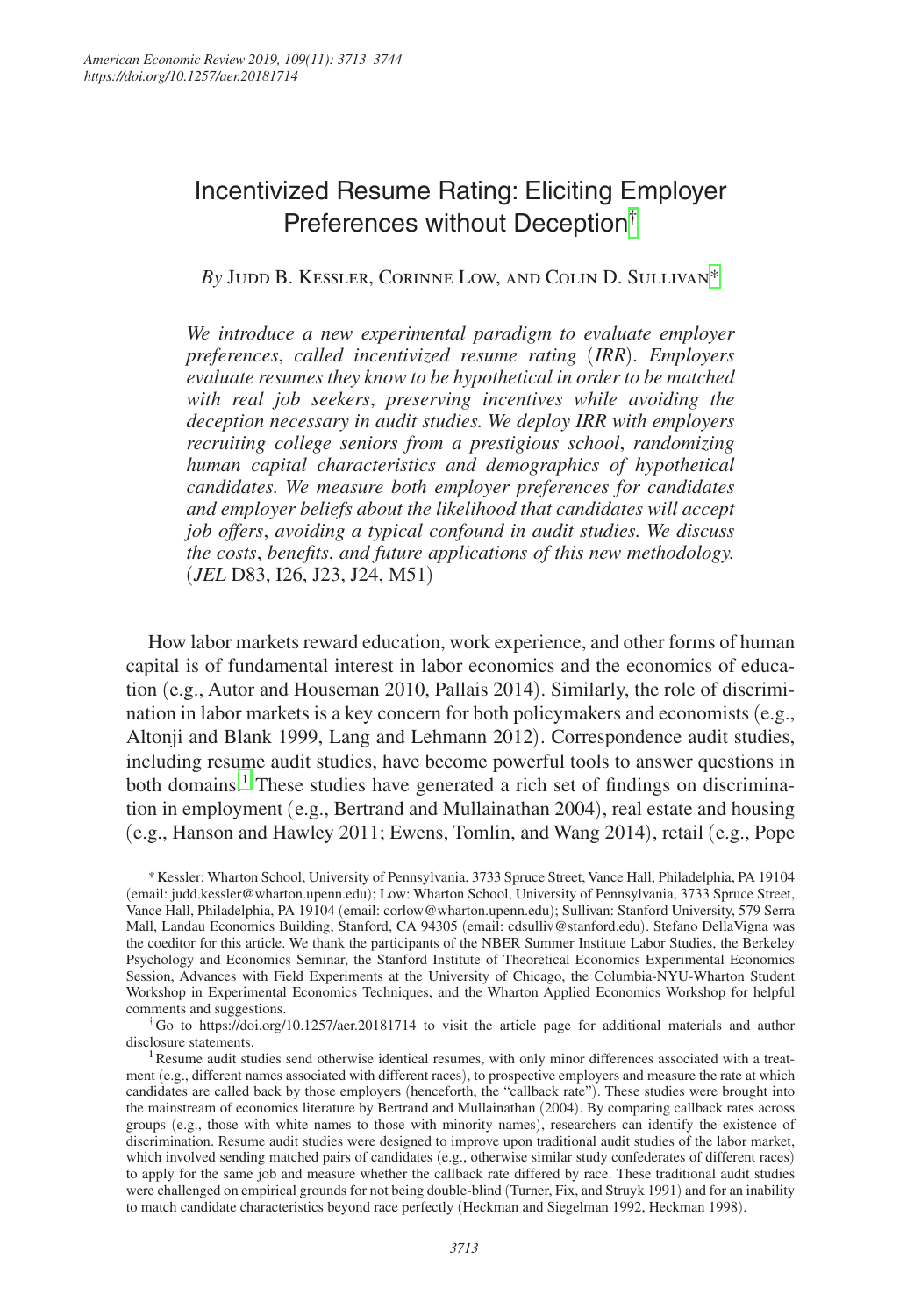and Sydnor 2011, Zussman 2013), and other settings (see Bertrand and Duflo 2016). More recently, resume audit studies have been used to investigate how employers respond to other characteristics of job candidates, including unemployment spells (Kroft, Lange, and Notowidigdo 2013; Eriksson and Rooth 2014; Nunley et al. 2017), for-profit college credentials (Darolia et al. 2015, Deming et al. 2016), college selectivity (Gaddis 2015), and military service (Kleykamp 2009).

Despite the strengths of this workhorse methodology, resume audit studies are subject to two major concerns. First, they use deception, generally considered problematic within economics (Ortmann and Hertwig 2002, Hamermesh 2012). Employers in resume audit studies waste time evaluating fake resumes and pursuing nonexistent candidates. If fake resumes systematically differ from real resumes, employers could become wary of certain types of resumes sent out by researchers, harming both the validity of future research and real job seekers whose resumes are similar to those sent by researchers. These concerns about deception become more pronounced as the method becomes more popular.<sup>[2](#page-1-0)</sup> To our knowledge, audit and correspondence audit studies are the only experiments within economics for which deception is currently permitted, presumably because of the importance of the underlying research questions and the absence of a method to answer them without deception.

A second concern arising from resume audit studies is their use of "callback rates" (i.e., the rates at which employers call back fake candidates) as the outcome measure that proxies for employer interest in candidates. Since recruiting candidates is costly, firms may be reluctant to pursue candidates who will be unlikely to accept a position if offered. Callback rates may therefore conflate an employer's interest in a candidate with the employer's expectation that the candidate would  $accept a job if offered one.<sup>3</sup> This confound might contribute to counterintuitive$ results in the resume audit literature. For example, resume audit studies typically find higher callback rates for unemployed than employed candidates (Kroft, Lange, and Notowidigdo 2013; Nunley et al. 2017, 2014; Farber et al. 2018), results that seem much more sensible when considering this potential role of job acceptance. In addition, callback rates can only identify preferences at one point in the quality distribution (i.e., at the threshold at which employers decide to call back candidates). While empirically relevant, results at this callback threshold may not be generalizable (Heckman 1998, Neumark 2012). To better understand the underlying structure of employer preferences, we may also care about how employers respond to candidate characteristics at other points in the distribution of candidate quality.

In this paper, we introduce a new experimental paradigm, called incentivized resume rating (IRR), which avoids these concerns. Instead of sending fake resumes to employers, IRR invites employers to evaluate resumes known to be hypothetical (avoiding deception) and provides incentives by matching employers with real job

<span id="page-1-0"></span><sup>&</sup>lt;sup>2</sup>Baert (2018) notes 90 resume audit studies focused on discrimination against protected classes in labor markets alone between 2005 and 2016. Many studies are run in the same venues (e.g., specific online job boards), making it more likely that employers will learn to be skeptical of certain types of resumes. These harms might be particularly relevant if employers become aware of the existence of such research. For example, employers may know about resume audit studies since they can be used as legal evidence of discrimination (Neumark 2012).  $3$ Researchers who use audit studies aim to mitigate such concerns through the content of their resumes: e.g.,

<span id="page-1-1"></span>Bertrand and Mullainathan (2004, p. 995) notes that the authors attempted to construct high-quality resumes that did not lead candidates to be "overqualified."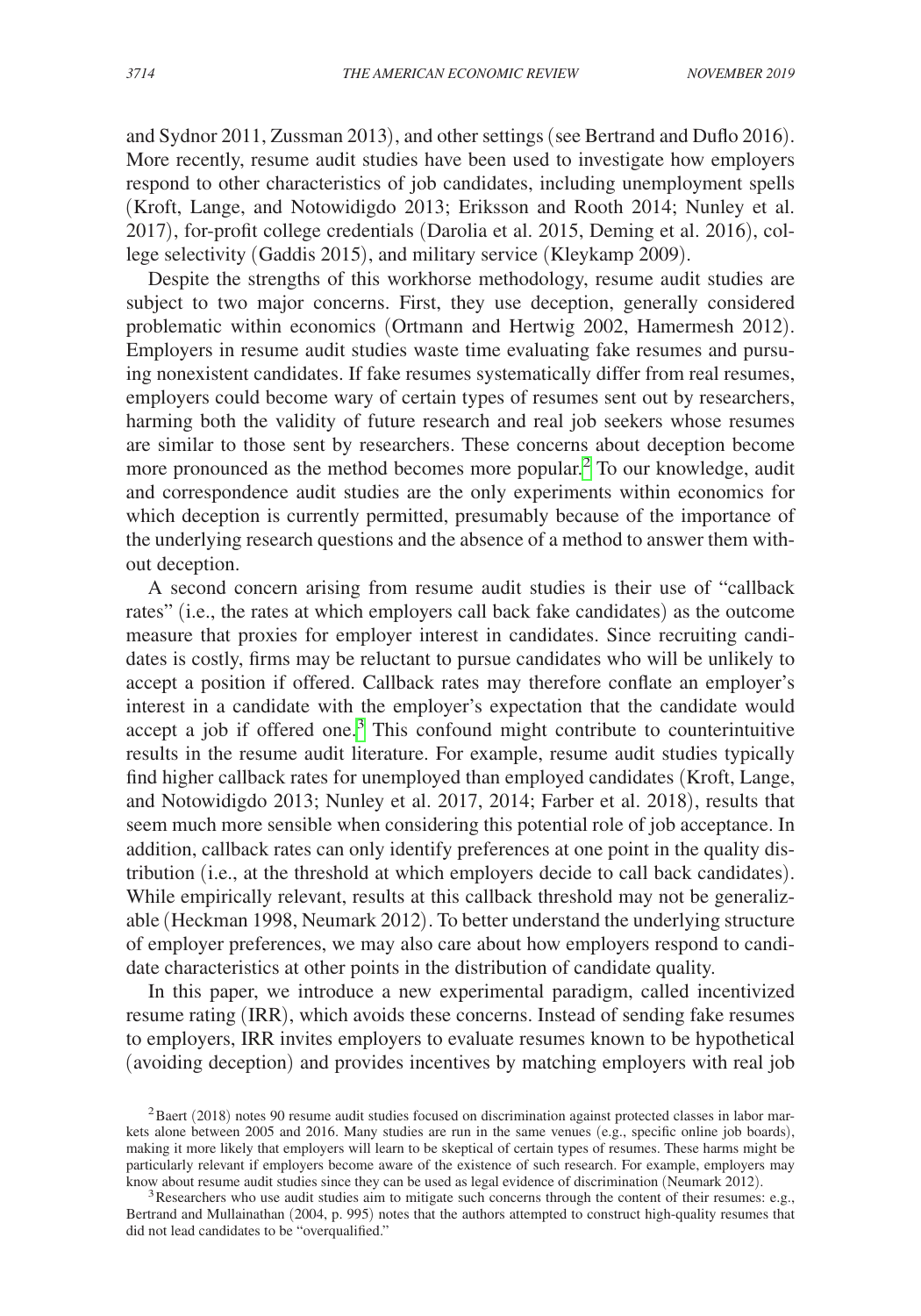seekers based on employers' evaluations of the hypothetical resumes. Rather than relying on binary callback decisions, IRR can elicit much richer information about employer preferences; any information that can be used to improve the quality of the match between employers' preferences and real job seekers can be elicited from employers in an incentivized way. In addition, IRR gives researchers the ability to elicit a single employer's preferences over multiple resumes, to randomize many candidate characteristics simultaneously, and to collect supplemental data about the employers reviewing resumes and their firms. Finally, IRR allows researchers to study employers who would not respond to unsolicited resumes.

We deploy IRR in partnership with the University of Pennsylvania (Penn) Career Services office to study the preferences of employers hiring graduating seniors through on-campus recruiting. This market has been unexplored by the resume audit literature since firms in this market hire through their relationships with schools rather than by responding to cold resumes. Our implementation of IRR asked employers to rate hypothetical candidates on two dimensions: (i) how interested they would be in hiring the candidate and (ii) the likelihood that the candidate would accept a job offer if given one. In particular, employers were asked to report their interest in hiring a candidate on a 10-point Likert scale under the assumption that the candidate would accept the job if offered, mitigating concerns about a confound related to the likelihood of accepting the job. Employers were additionally asked the likelihood that the candidate would accept a job offer on a 10-point Likert scale. Both responses were used to match employers with real Penn graduating seniors.

We find that employers value higher grade point averages as well as the quality and quantity of summer internship experiences. Employers place extra value on prestigious and substantive internships but do not appear to value summer jobs that Penn students typically take for a paycheck, rather than to develop human capital for a future career, such as barista, server, or cashier. This result suggests a potential benefit on the post-graduate job market for students who can afford to take unpaid or low-pay internships during the summer rather than needing to work for an hourly wage.

Our granular measure of hiring interest allows us to consider how employer preferences for candidate characteristics respond to changes in overall candidate quality. Most of the preferences we identify maintain sign and significance across the distribution of candidate quality, but we find that responses to major and work experience are most pronounced toward the middle of the quality distribution and smaller in the tails.

While we do not find that employers are more or less interested in female and minority candidates on average, we find some evidence of discrimination against white women and minority men among employers looking to hire candidates with Science, Engineering, and Math majors.<sup>4</sup> Employers in our study report having a

<span id="page-2-0"></span><sup>4</sup>We find suggestive evidence that discrimination in hiring interest is due to implicit bias by observing how discrimination changes as employers evaluate multiple resumes. In addition, consistent with results from the resume audit literature finding lower returns to quality for minority candidates (see Bertrand and Mullainathan 2004), we also find that, relative to white males, other candidates receive a lower return to work experience at prestigious internships.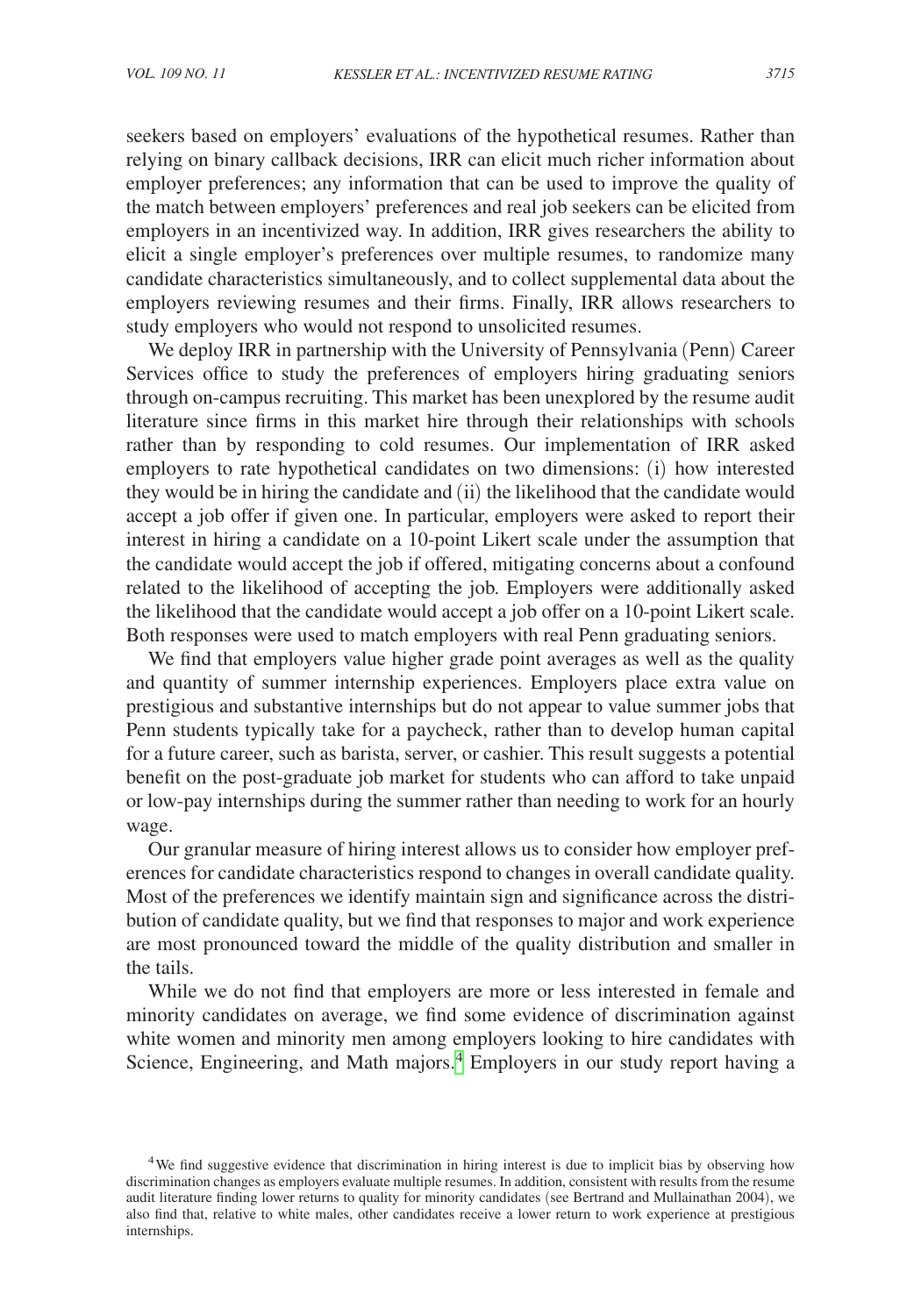positive preference for diversity in hiring.<sup>[5](#page-3-0)</sup> In addition, employers report that white female candidates are less likely to accept job offers than their white male counterparts, suggesting a novel channel for discrimination.

Of course, the IRR method also comes with some drawbacks. First, while we attempt to directly identify employer interest in a candidate, our Likert scale measure is not a step in the hiring process and thus, in our implementation of IRR, we cannot draw a direct link between our Likert scale measure and hiring outcomes. However, we imagine future IRR studies could make advances on this front (e.g., by asking employers to guarantee interviews to matched candidates). Second, because the incentives in our study are similar but not identical to those in the hiring process, we cannot be sure that employers evaluate our hypothetical resumes with the same rigor or using the same criteria as they would real resumes. Again, we hope future work might validate that the time and attention spent on resumes in the IRR paradigm is similar to resumes evaluated as part of standard recruiting processes.

Our implementation of IRR was the first of its kind and thus left room for improvement on a few fronts. For example, as discussed in detail in Section III, we attempted to replicate our study at the University of Pittsburgh to evaluate preferences of employers more like those traditionally targeted by resume audit studies. We underestimated how much Pitt employers needed candidates with specific majors and backgrounds, however, and a large fraction of resumes that were shown to Pitt employers were immediately disqualified based on major. This mistake resulted in highly attenuated estimates. Future implementations of IRR should more carefully tailor the variables for their hypothetical resumes to the needs of the employers being studied. We emphasize other lessons from our implementation in Section IV.

Despite the limitations of IRR, our results highlight that the method can be used to elicit employer preferences and suggest that it can also be used to detect discrimination. Consequently, we hope IRR provides a path forward for those interested in studying labor markets without using deception. The rest of the paper proceeds as follows. Section I describes in detail how we implement our IRR study; Section II reports on the results from Penn and compares them to extant literature; Section III describes our attempted replication at Pitt; and Section IV concludes.

### **I. Study Design**

In this section, we describe our implementation of IRR, which combines the incentives and ecological validity of the field with the control of the laboratory. In Section IA, we outline how we recruit employers who are in the market to hire elite college graduates. In Section IB, we describe how we provide employers with incentives for reporting preferences without introducing deception. In Section IC, we detail how we created the hypothetical resumes and describe the extensive variation in candidate characteristics that we included in the experiment, including grade point average and major, previous work experience, skills, and race and gender.

<span id="page-3-0"></span><sup>5</sup>In a survey that employers complete after evaluating resumes in our study, over 90 percent of employers report that both "seeking to increase gender diversity/representation of women" and "seeking to increase racial diversity" factor into their hiring decisions, and 82 percent of employers rate both of these factors at 5 or above on a Likert scale from  $1 =$  "Do not consider at all" to  $10 =$  "This is among the most important things I consider."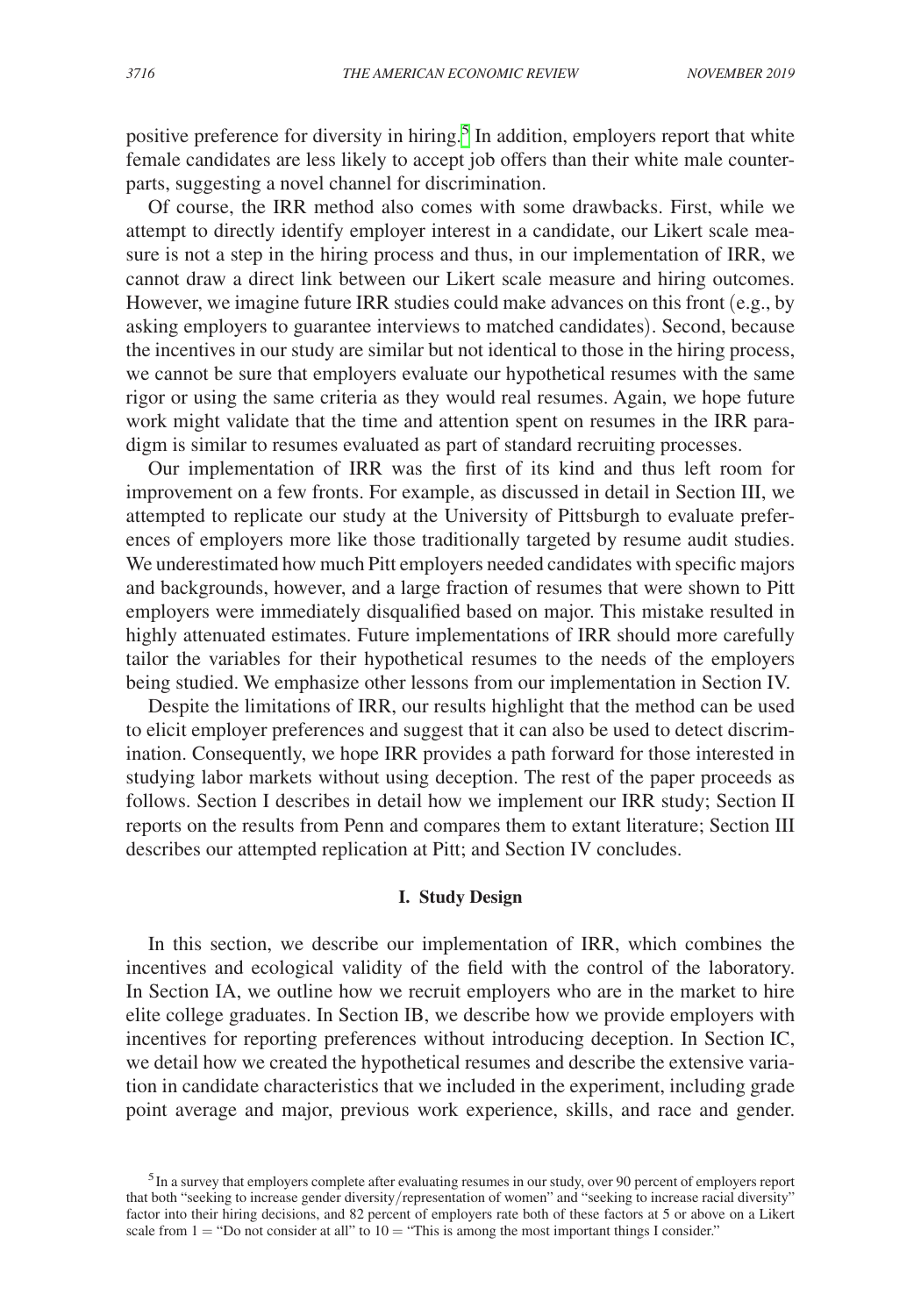In Section ID, we highlight the two questions that we asked subjects about each hypothetical resume, which allowed us to get a granular measure of interest in a candidate without a confound from the likelihood that the candidate would accept a job if offered.

## A. *Employers and Recruitment*

IRR allows researchers to recruit employers in the market for candidates from particular institutions and those who do not screen unsolicited resumes and thus may be hard, or impossible, to study in audit or resume audit studies. To leverage this benefit of the experimental paradigm, we partnered with the University of Pennsylvania (Penn) Career Services office to identify employers recruiting highly skilled generalists from the Penn graduating class.

Penn Career Services sent invitation emails (see online Appendix Figure A.1 for recruitment email) in two waves during the 2016–2017 academic year to employers who historically recruited Penn seniors (e.g., firms that recruited on campus, regularly attended career fairs, or otherwise hired students). The first wave was around the time of on-campus recruiting in the fall of 2016. The second wave was around the time of career-fair recruiting in the spring of 2017. In both waves, the recruitment email invited employers to use "a new tool that can help you to identify potential job candidates." While the recruitment email and the information that employers received before rating resumes (see online Appendix Figure A.3 for instructions) noted that anonymized data from employer responses would be used for research purposes, this was framed as secondary. The recruitment process and survey tool itself both emphasized that employers were using new recruitment software. For this reason, we note that our study has the ecological validity of a field experiment.<sup>[6](#page-4-0)</sup>As was outlined in the recruitment email (and described in detail in Section IB), each employer's one and only incentive for participating in the study is to receive 10 resumes of job seekers that match the preferences they report through rating the hypothetical resumes.

## B. *Incentives*

The main innovation of IRR is its method for incentivized preference elicitation, a variant of a method pioneered by Low (2019) in a different context. In its most general form, the method asks subjects to evaluate candidate profiles, which are known to be hypothetical, with the understanding that more accurate evaluations will maximize the value of their participation incentive. In our implementation of IRR, each employer evaluates 40 hypothetical candidate resumes and their participation incentive is a packet of 10 resumes of real job seekers, from a large pool of Penn seniors, selected based on the employer's evaluations.[7](#page-4-1) Consequently, the

<span id="page-4-0"></span><sup>&</sup>lt;sup>6</sup>Indeed, the only thing that differentiates our study from a "natural field experiment" as defined by Harrison and List (2004) is that subjects know that academic research is ostensibly taking place, even though it is framed as secondary relative to the incentives in the experiment.

<span id="page-4-1"></span> $<sup>7</sup>$ The recruitment email (see online Appendix Figure A.1) stated: "the tool uses a newly developed machine-learn-</sup> ing algorithm to identify candidates who would be a particularly good fit for your job based on your evaluations." We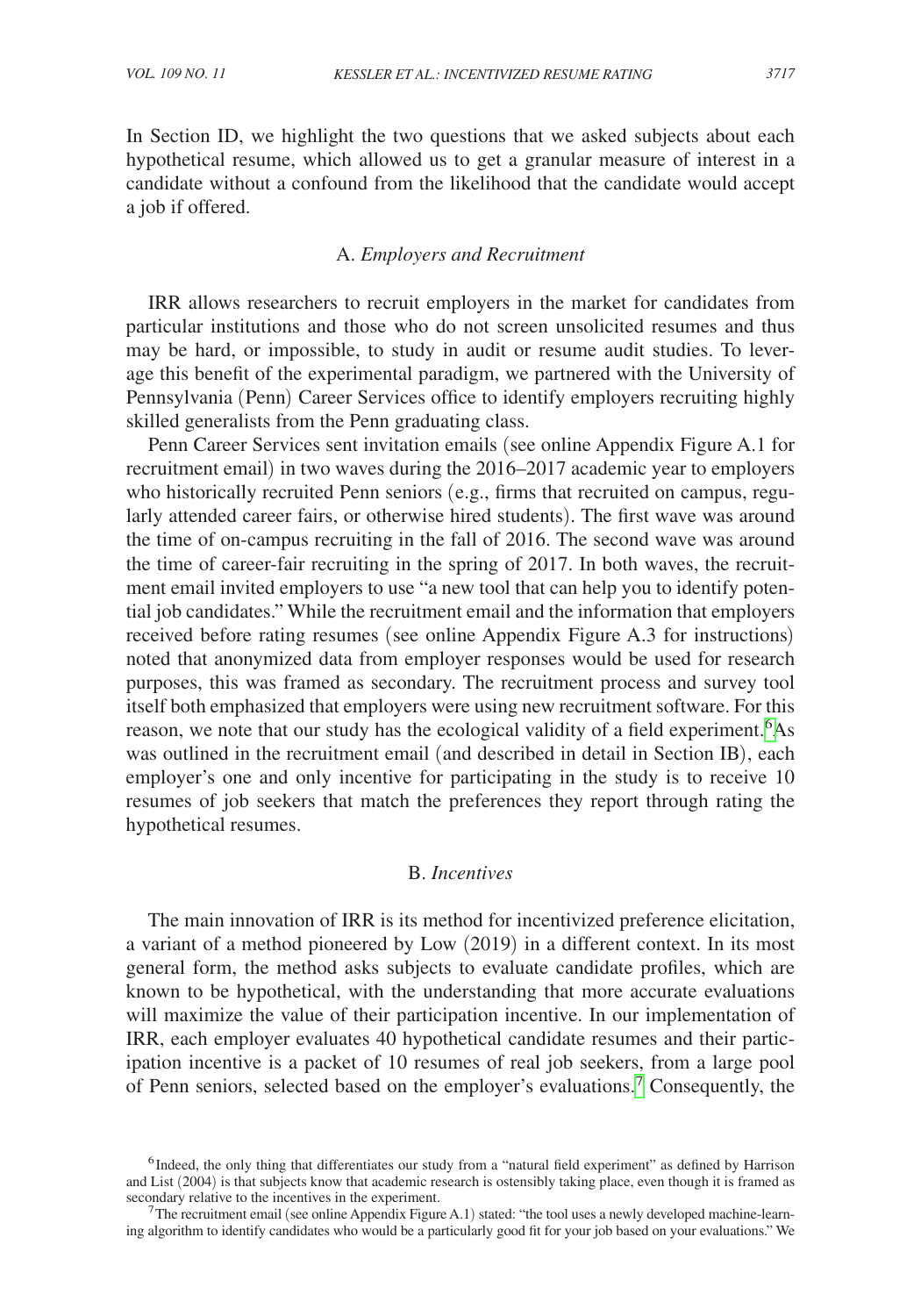participation incentive in our study becomes more valuable as employers' evaluations of candidates better reflect their true preferences for candidates.<sup>8</sup>

A key design decision to help ensure subjects in our study truthfully and accurately report their preferences is that we provide no additional incentive (i.e., beyond the resumes of the 10 real job seekers) for participating in the study, which took a median of 29.8 minutes to complete. Limiting the incentive to the resumes of 10 job seekers makes us confident that participants value the incentive, since they have no other reason to participate in the study. Since subjects value the incentive, and since the incentive becomes more valuable as preferences are reported more accurately, subjects have good reason to report their preferences accurately.

## C. *Resume Creation and Variation*

Our implementation of IRR asked each employer to evaluate 40 unique, hypothetical resumes, and it varied multiple candidate characteristics simultaneously and independently across resumes, allowing us to estimate employer preferences over a rich space of baseline candidate characteristics.<sup>9</sup> Each of the 40 resumes was dynamically populated when a subject began the survey tool. As shown in [Table](#page-6-0) 1 and described below, we randomly varied a set of candidate characteristics related to education; a set of candidate characteristics related to work, leadership, and skills; and the candidate's race and gender.

We made a number of additional design decisions to increase the realism of the hypothetical resumes and to otherwise improve the quality of employer responses. First, we built the hypothetical resumes using components (i.e., work experiences, leadership experiences, and skills) from real resumes of students at Penn. Second, we asked the employers to choose the type of candidates that they were interested in hiring, based on major (see online Appendix Figure A.4). In particular, they could choose either "Business (Wharton), Social Sciences, and Humanities" (henceforth, "Humanities and Social Sciences") or "Science, Engineering, Computer Science, and Math" (henceforth, "STEM"). They were then shown hypothetical resumes from the set of majors they selected. As described below, this choice affects a wide range of candidate characteristics: majors, internship experiences, and skills on the hypothetical resumes varied across these two major groups. Third, to enhance realism, and to make the evaluation of the resumes less tedious, we used ten different resume templates, which we populated with the candidate characteristics and component pieces described below, to generate the 40 hypothetical resumes (see online

did not use race or gender preferences when suggesting matches from the candidate pool. The process by which we<br>identify job seekers based on employer evaluations is described in detail in online Appendix A.3.

<span id="page-5-0"></span> ${}^{8}$ In Low (2019), heterosexual male subjects evaluated online dating profiles of hypothetical women with an incentive of receiving advice from an expert dating coach on how to adjust their own online dating profiles to attract the types of women that they reported preferring. While this type of nonmonetary incentive is new to the labor economics literature, it has features in common with incentives in laboratory experiments, in which subjects make choices (e.g., over monetary payoffs, risk, time, etc.) and the utility they receive from those choices is higher as their

<span id="page-5-1"></span><sup>&</sup>lt;sup>9</sup>In a traditional resume audit study, researchers are limited in the number of resumes and the covariance of candidate characteristics that they can show to any particular employer. Sending too many fake resumes to the same firm, or sending resumes with unusual combinations of components, might raise suspicion. For example, Bertrand and Mullainathan (2004) send only four resumes to each firm and create only two quality levels (i.e., a high-quality resume and a low-quality resume, in which various candidate characteristics vary together).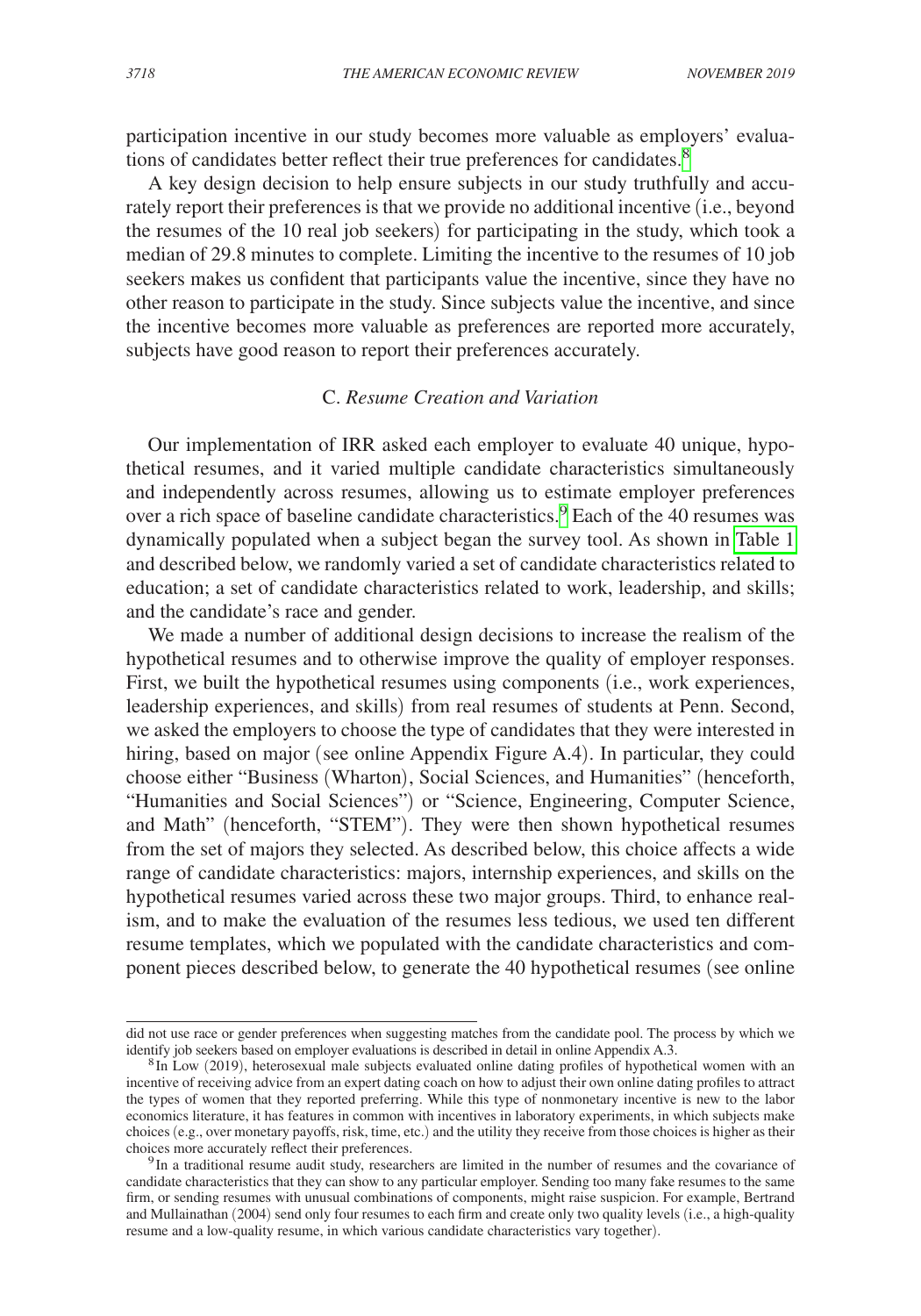<span id="page-6-0"></span>

| Resume component                                                                                                                                   | Description                                                                                                                                                                                                                                                                                                                                                                             | Analysis variable                                                                                                    |
|----------------------------------------------------------------------------------------------------------------------------------------------------|-----------------------------------------------------------------------------------------------------------------------------------------------------------------------------------------------------------------------------------------------------------------------------------------------------------------------------------------------------------------------------------------|----------------------------------------------------------------------------------------------------------------------|
| Personal information<br>First and last name                                                                                                        | Drawn from list of 50 possible names given selected race<br>and gender (names in Tables A.1 and A.2)<br>Race drawn randomly from US distribution (65.7% white,<br>16.8% Hispanic, 12.6% black, 4.9% Asian)<br>Gender drawn randomly (50% male, 50% female)                                                                                                                              | Female, white (32.85%)<br>Male, non-white $(17.15%)$<br>Female, non-white (17.15%)<br>Not a white male $(67.15\%)$   |
| <b>Education</b> information<br><b>GPA</b><br>Major<br>Degree type<br>School within university<br>Graduation date                                  | Drawn Unif [2.90, 4.00] to second decimal place<br>Drawn from a list of majors at Penn (Table A.3)<br>BA, BS fixed to randomly drawn major<br>Fixed to randomly drawn major<br>Fixed to upcoming spring (i.e., May 2017)                                                                                                                                                                | <b>GPA</b><br>Major (weights in Table A.3)<br>Wharton $(40\%)$<br>School of Engineering and<br>Applied Science (70%) |
| Work experience<br>First job<br>Title and employer<br>Location<br>Description<br>Dates<br>Second job<br>Title and employer                         | Drawn from curated list of top internships and<br>regular internships<br>Fixed to randomly drawn job<br>Fixed to randomly drawn job<br>Bullet points fixed to randomly drawn job<br>Summer after candidate's junior year (i.e., 2016)<br>Left blank or drawn from curated list of regular<br>internships and work-for-money jobs (Table A.5)<br>Fixed to randomly drawn job             | Top internship $(20/40)$<br>Second internship (13/40)<br>Work for money $(13/40)$                                    |
| Location<br>Description<br>Dates<br>Leadership experience<br>First and second leadership<br>Title and activity<br>Location<br>Description<br>Dates | Fixed to randomly drawn job<br>Bullet points fixed to randomly drawn job<br>Summer after candidate's sophomore year (i.e., 2015)<br>Drawn from curated list<br>Fixed to randomly drawn leadership<br>Fixed to Philadelphia, PA<br>Bullet points fixed to randomly drawn leadership<br>Start and end years randomized within college career, with more<br>recent experience coming first |                                                                                                                      |
| <b>Skills</b><br>Skills list                                                                                                                       | Drawn from curated list, with two skills drawn from {Ruby,<br>Python, PHP, Perl} and two skills drawn from {SAS, R, Stata,<br>Matlab} shuffled and added to skills list with probability 25%                                                                                                                                                                                            | Technical skills (25%)                                                                                               |

| <b>TABLE 1-RANDOMIZATION OF RESUME COMPONENTS</b> |  |  |
|---------------------------------------------------|--|--|
|---------------------------------------------------|--|--|

*Notes:* Resume components are listed in the order that they appear on hypothetical resumes. Variables in the right-hand column were randomized to test how employers responded to these characteristics. Degree, first job, second job, and skills were drawn from different lists for Humanities and Social Sciences resumes and STEM resumes (except for work-for-money jobs). Name, GPA, work-for-money jobs, and leadership experience were drawn from the same lists for both resume types. Weights of characteristics are shown as fractions when they are fixed across subjects (e.g., each subject saw exactly  $20/40$  resumes with a top internship) and percentages when they represent a draw from a probability distribution (e.g., each resume a subject saw had a 32.85 percent chance of being assigned a white female name).

Appendix Figure A.5 for a sample resume). We based these templates on real student resume formats (see online Appendix Figure A.6 for examples). [10](#page-6-1) Fourth, we gave employers short breaks within the study by showing them a progress screen after each block of ten resumes they evaluated. As described in Section IID and online Appendix B.4, we use the change in attention induced by these breaks to construct tests of implicit bias.

<span id="page-6-1"></span><sup>&</sup>lt;sup>10</sup>We blurred the text in place of a phone number and email address for all resumes, since we were not interested in inducing variation in those candidate characteristics.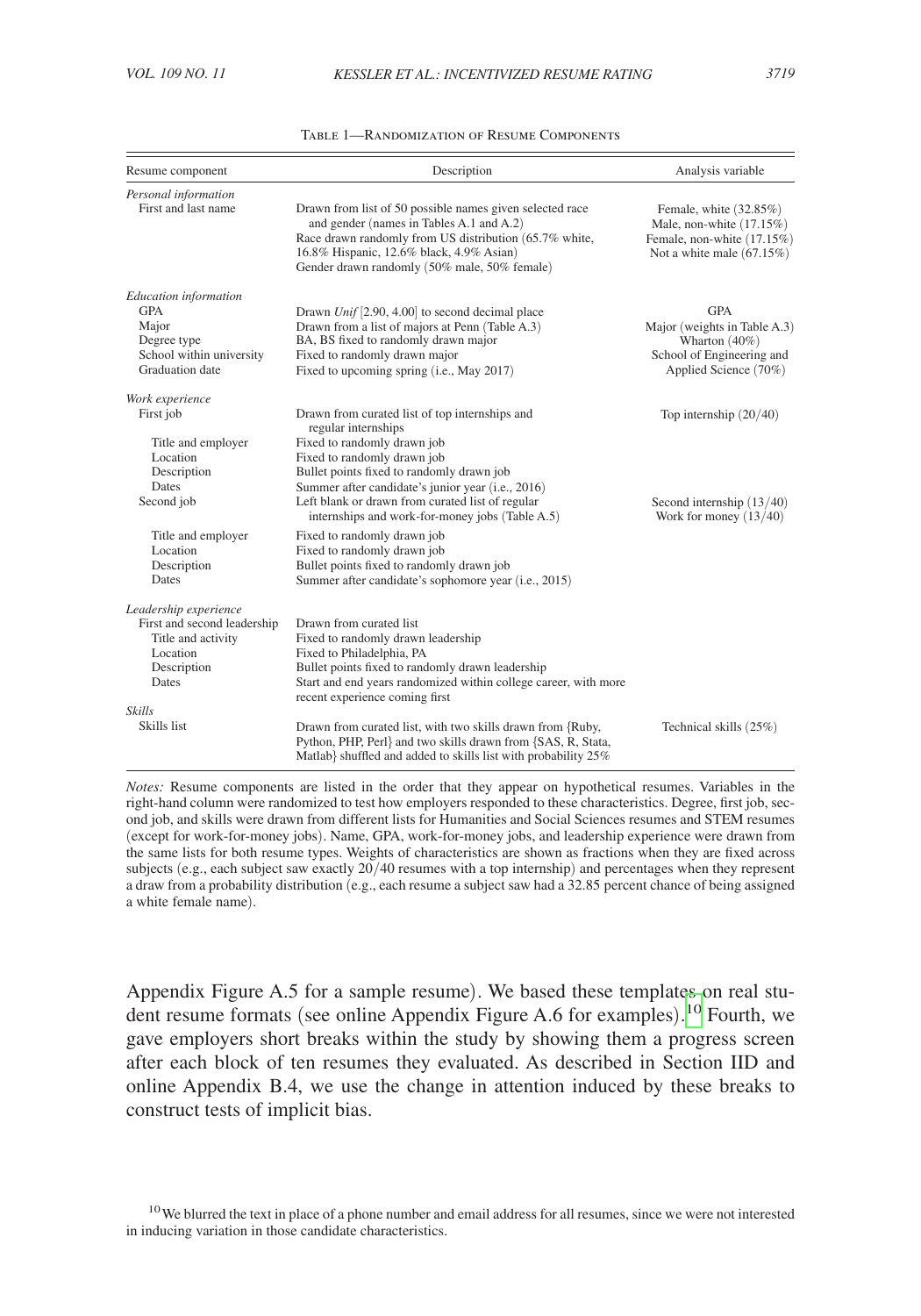*Education Information*.—In the education section of the resume, we independently randomized each candidate's grade point average (GPA) and major. GPA is drawn from a uniform distribution between 2.90 and 4.00, shown to two decimal places and never omitted from the resume. Majors are chosen from a list of Penn majors, with higher probability put on more common majors. Each major was associated with a degree (BA or BS) and with the name of the group or school granting the degree within Penn (e.g., "College of Arts and Sciences"). Online Appendix Table A.3 shows the list of majors by major category, school, and the probability that the major was used in a resume.

*Work Experience*.—We included realistic work experience components on the resumes. To generate the components, we scraped more than 700 real resumes of Penn students. We then followed a process described in online Appendix A.2.5 to select and lightly sanitize work experience components so that they could be randomly assigned to different resumes without generating conflicts or inconsistencies (e.g., we eliminated references to particular majors and to gender). Each work experience component included the associated details from the real resume from which the component was drawn, including an employer, position title, location, and a few descriptive bullet points.

Our goal in randomly assigning these work experience components was to introduce variation along two dimensions: quantity of work experience and quality of work experience. To randomly assign *quantity* of work experience, we varied whether the candidate had an internship only in the summer before senior year, or also had a job or internship in the summer before junior year. Thus, candidates with more experience had two jobs on their resume (before junior and senior years), while others had only one (before senior year).

To introduce random variation in *quality* of work experience, we selected work experience components from three categories: (i) "top internships," which were internships with prestigious firms as defined by being a firm that successfully hires many Penn graduates; (ii) "work-for-money" jobs, which were paid jobs that, at least for Penn students, are unlikely to develop human capital for a future career (e.g., barista, cashier, waiter, etc.); and (iii) "regular" internships, which comprised all other work experiences. $11$ 

The first level of quality randomization was to assign each hypothetical resume to have either a top internship or a regular internship in the first job slot (before senior year). This allows us to detect the impact of having a higher quality internship.<sup>[12](#page-7-1)</sup>

<span id="page-7-0"></span><sup>&</sup>lt;sup>11</sup> See online Appendix Table A.4 for a list of top internship employers and Table A.5 for a list of work-formoney job titles. As described in online Appendix A.2.5, different internships (and top internships) were used for each major type but the same work-for-money jobs were used for both major types. The logic of varying internships by major type was based on the intuition that internships could be interchangeable within each group of majors (e.g., internships from the Humanities and Social Sciences resumes would not be unusual to see on any other resume from that major group) but were unlikely to be interchangeable across major groups (e.g., internships from Humanities and Social Sciences resumes would be unusual to see on STEM resumes and vice versa). We used the same set of work-for-money jobs for both major types, since these jobs were not linked to a candidate's field of study.

<span id="page-7-1"></span> $12$  Since the work-experience component was comprised of employer, title, location, and description, a higher quality work experience necessarily reflects all features of this bundle; we did not independently randomize the elements of work experience.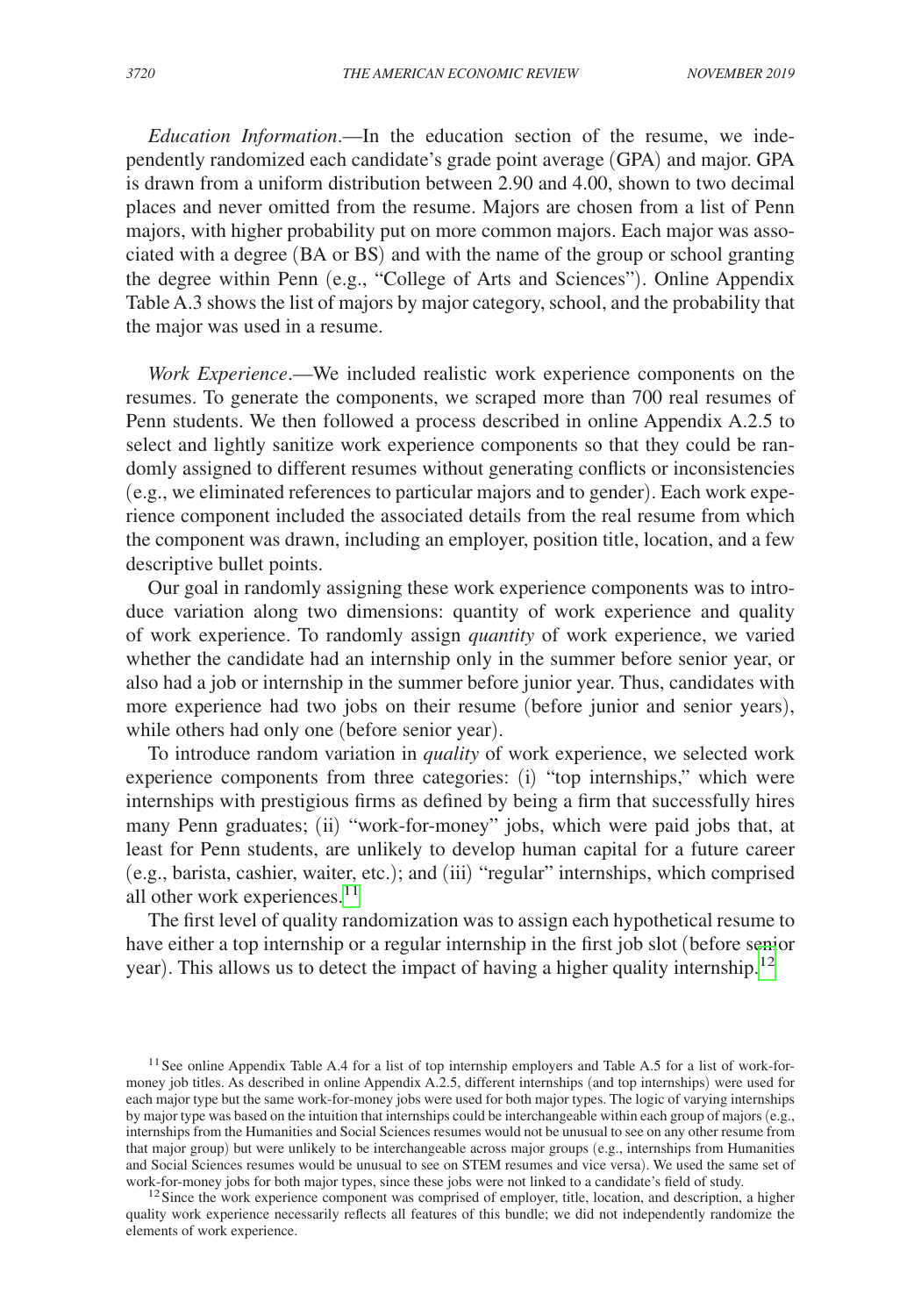The second level of quality randomization was in the kind of job a resume had in the second job slot (before junior year), if any. Many students may have an economic need to earn money during the summer and thus may be unable to take an unpaid or low-pay internship. To evaluate whether employers respond differentially to work-for-money jobs, which students typically take for pay, and internships, resumes were assigned to have either no second job, a work-for-money job, or a standard internship, each with (roughly) one-third probability (see Table 1). This variation allows us to measure the value of having a work-for-money job and to test how it compares to the value of a standard internship.

*Leadership Experience and Skills*.—Each resume included two leadership experiences as in typical student resumes. A leadership experience component includes an activity, title, date range, and a few bullet points with a description of the experience (Philadelphia, PA was given as the location of all leadership experiences). Participation dates were randomly selected ranges of years from within the four years preceding the graduation date. For additional details, see online Appendix A.2.5.

With skills, by contrast, we added a layer of intentional variation to measure how employers value technical skills. First, each resume was randomly assigned a list of skills drawn from real resumes. We stripped from these lists any reference to Ruby, Python, PHP, Perl, SAS, R, Stata, and Matlab. With 25 percent probability, we appended to this list four technical skills: two randomly drawn advanced programming languages from {Ruby, Python, PHP, Perl} and two randomly drawn statistical programs from {SAS, R, Stata, Matlab}.

*Names Indicating Gender and Race*.—We randomly varied gender and race by assigning each hypothetical resume a name that would be indicative of gender (male or female) and race (Asian, black, Hispanic, or white). [13](#page-8-0) To do this randomization, we needed to first generate a list of names that would clearly indicate both gender and race for each of the groups. We used birth records and Census data to generate first and last names that would be highly indicative of race and gender, and combined names within race.<sup>14</sup> The full lists of names are given in online Appendix Tables A.1 and A.2 (see online Appendix A.2.3 for additional details).

For realism, we randomly selected races at rates approximating the distribution in the US population (65.7 percent white, 16.8 percent Hispanic, 12.6 percent black, 4.9 percent Asian). While a more uniform variation in race would have increased statistical power to detect race-based discrimination, such an approach would have

<span id="page-8-1"></span><span id="page-8-0"></span>

<sup>&</sup>lt;sup>13</sup>For ease of exposition, we will refer to race/ethnicity as "race" throughout the paper.<br><sup>14</sup>For first names, we used a dataset of all births in the state of Massachusetts between 1989–1996 and New York City between 1990–1996 (the approximate birth range of job seekers in our study). Following Fryer and Levitt (2004), we generated an index for each name of how distinctively the name was associated with a particular race and gender. From these, we generated lists of 50 names by selecting the most indicative names and removing names that were strongly indicative of religion (such as Moshe) or gender ambiguous in the broad sample, even if unambiguous within an ethnic group (such as Courtney, which is a popular name among both black men and white women). We used a similar approach to generating racially indicative last names, assuming last names were not informative of gender. We used last name data from the 2000 Census tying last names to race. We implemented the same measure of race specificity and required that the last name make up at least 0.1 percent of that race's population, to ensure that the last names were sufficiently common.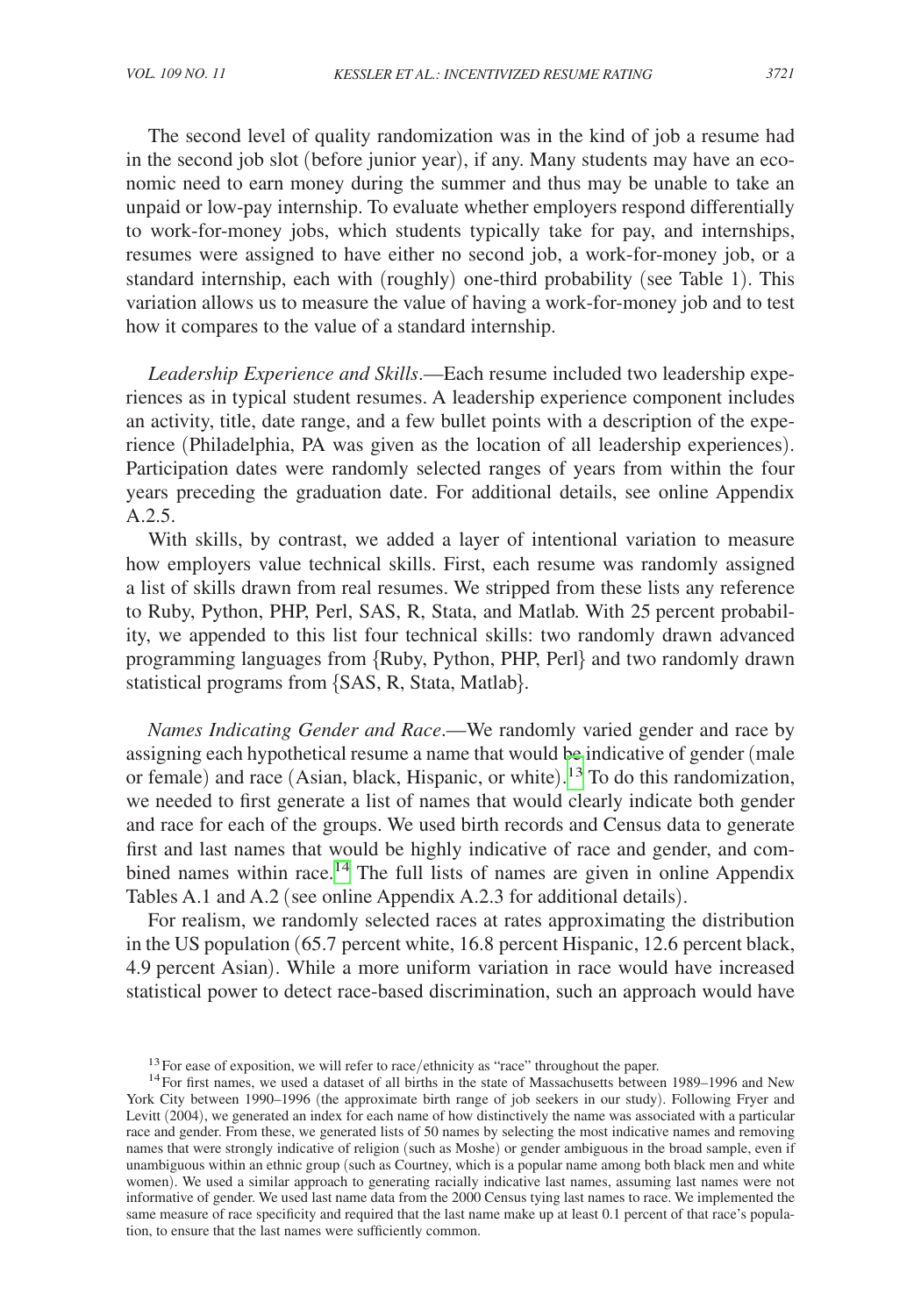risked signaling to subjects our intent to study racial preferences. In our analysis, we pool non-white names to explore potential discrimination of minority candidates.

# D. *Rating Candidates on Two Dimensions*

As noted in the introduction, audit and resume audit studies generally report results on callback, which has two limitations. First, callback only identifies preferences for candidates at one point in the quality distribution (i.e., at the callback threshold), so results may not generalize to other environments or to candidates of higher or lower quality. Second, while callback is often treated as a measure of an employer's interest in a candidate, there is a potential confound to this interpretation. Since continuing to interview a candidate, or offering the candidate a job that is ultimately rejected, can be costly to an employer (e.g., it may require time and energy and crowd out making other offers), an employer's callback decision will depend on both the employer's interest in a candidate and the employer's belief about whether the candidate will accept the job if offered. If the likelihood that a candidate accepts a job when offered is decreasing in the candidate's quality (e.g., if higher quality candidates have better outside options), employers' actual effort spent pursuing candidates may be nonmonotonic in candidate quality. Consequently, concerns about a candidate's likelihood of accepting a job may be a confound in interpreting callback as a measure of interest in a candidate.<sup>[15](#page-9-0)</sup>

An advantage of the IRR methodology is that researchers can ask employers to provide richer, more granular information than a binary measure of callback. We leveraged this advantage to ask two questions, each on a Likert scale from 1 to 10. In particular, for each resume we asked employers to answer the following two questions (see an example at the bottom of online Appendix Figure A.5):

- (i) "How interested would you be in hiring [**Name**]?"  $(1 = "Not interested"$ ;  $10 = "Very interested"$
- (ii) "How likely do you think [**Name**] would be to accept a job with your organization?"
	- $(1 = "Not likely"; 10 = "Very likely")$

In the instructions (see online Appendix Figure A.3), employers were specifically told that responses to both questions would be used to generate their matches. In addition, they were told to focus only on their interest in hiring a candidate when answering the first question (i.e., they were instructed to assume the candidate would accept an offer if given one). We denote responses to this question "hiring interest." They were told to focus only on the likelihood a candidate would accept a job offer when answering the second question (i.e., they were instructed to assume the candidate had been given an offer and to assess the likelihood the candidate would accept it). We denote responses to this question a candidate's "likelihood of

<span id="page-9-0"></span><sup>&</sup>lt;sup>15</sup>Note that audit and resume audit studies focusing on discrimination may not need to interpret callback as a measure of an employer's interest in a candidate as any difference in callback rates is evidence of unequal treatment.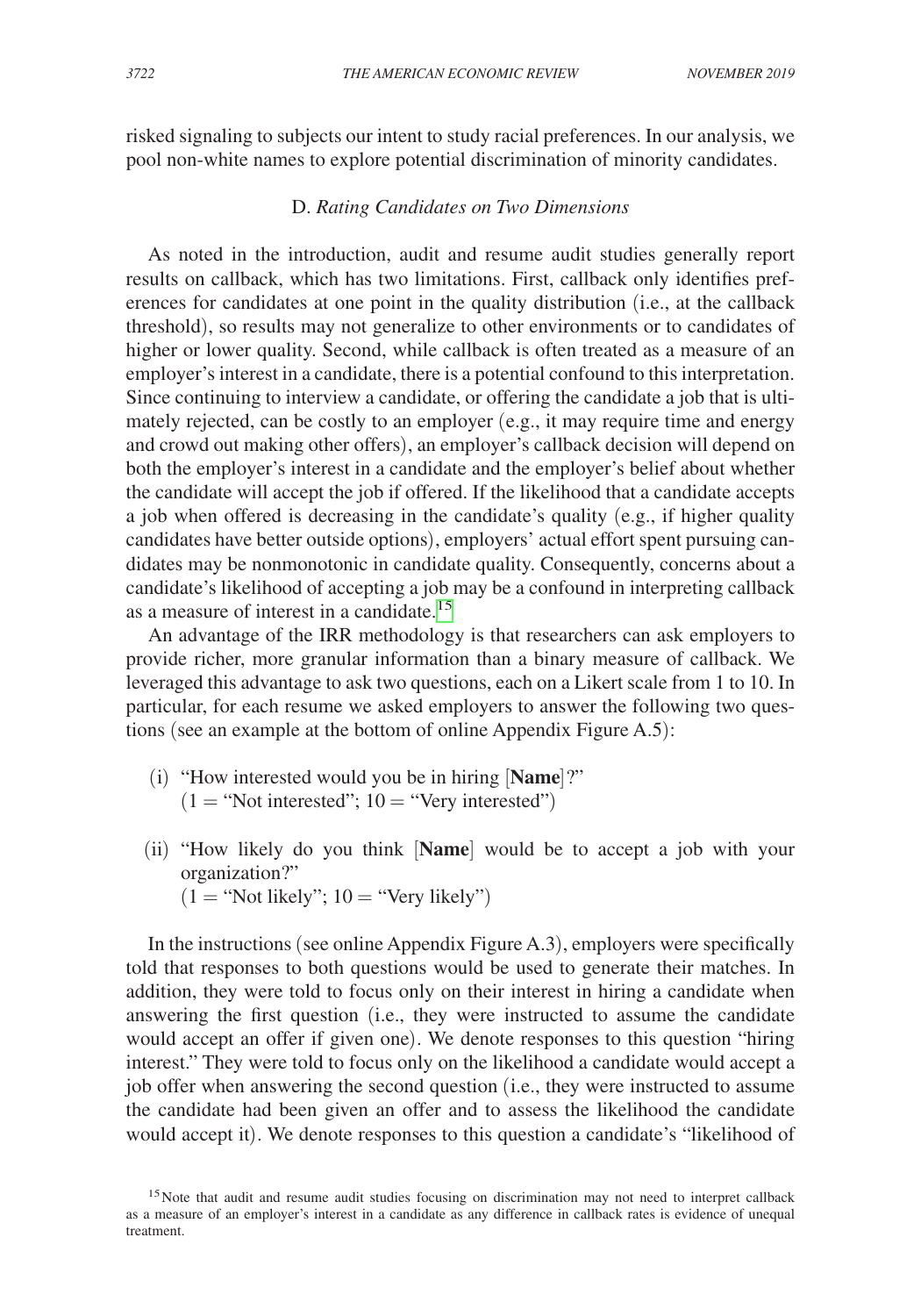acceptance." We asked the first question to assess how resume characteristics affect hiring interest. We asked the second question both to encourage employers to focus only on hiring interest when answering the first question and to explore employers' beliefs about the likelihood that a candidate would accept a job if offered.

The 10-point scale has two advantages. First, it provides additional statistical power, allowing us to observe employer preferences toward characteristics of inframarginal resumes, rather than identifying preferences only for resumes crossing a binary callback threshold in a resume audit setting. Second, it allows us to explore how employer preferences vary across the distribution of hiring interest, an issue we explore in depth in Section IIC.

#### **II. Results**

### A. *Data and Empirical Approach*

We recruited 72 employers through our partnership with the University of Pennsylvania Career Services office in Fall 2016 (46 subjects, 1,840 resume observations) and Spring 2017 (26 subjects, 1,040 resume observations). [16](#page-10-0)

As described in Section I, each employer rated 40 unique, hypothetical resumes with randomly assigned candidate characteristics. For each resume, employers rated hiring interest and likelihood of acceptance, each on a 10-point Likert scale. Our analysis focuses initially on hiring interest, turning to how employers evaluate likelihood of acceptance in Section IIE. Our main specifications are ordinary least squares (OLS) regressions. These specifications make a linearity assumption with respect to the Likert scale ratings data. Namely, they assume that, on average, employers treat equally-sized increases in Likert scale ratings equivalently (e.g., an increase in hiring interest from 1 to 2 is equivalent to an increase from 9 to 10). In some specifications, we include subject fixed effects, which account for the possibility that employers have different mean ratings of resumes (e.g., allowing some employers to be more generous than others with their ratings across all resumes), while preserving the linearity assumption. To complement this analysis, we also run ordered probit regression specifications, which relax this assumption and only require that employers, on average, consider higher Likert scale ratings more favorably than lower ratings.

<span id="page-10-0"></span><sup>&</sup>lt;sup>16</sup>The recruiters who participated in our study as subjects were primarily female (59 percent) and primarily white (79 percent) and Asian (15 percent). They reported a wide range of recruiting experience, including some who had been in a position with responsibilities associated with job candidates for one year or less (28 percent); between two and five years (46 percent); and six or more years (25 percent). Almost all (96 percent) of the participants had college degrees, and many (30 percent) had graduate degrees including an MA, MBA, JD, or doctorate. They were approximately as likely to work at a large firm with over 1,000 employees (35 percent) as a small firm with fewer than 100 employees (39 percent). These small firms include hedge fund, private equity, consulting, and wealth management companies that are attractive employment opportunities for Penn undergraduates. Large firms include prestigious Fortune 500 consumer brands, as well as large consulting and technology firms. The most common industries in the sample are finance (32 percent); the technology sector or computer science (18 percent); and consulting (16 percent). The sample had a smaller number of sales/marketing firms (9 percent) and nonprofit or public interest organizations (9 percent). The vast majority (86 percent) of participating firms had at least one open position on the East Coast, though a significant number also indicated recruiting for the West Coast (32 percent), Midwest (18 percent), South (16 percent), or an international location (10 percent).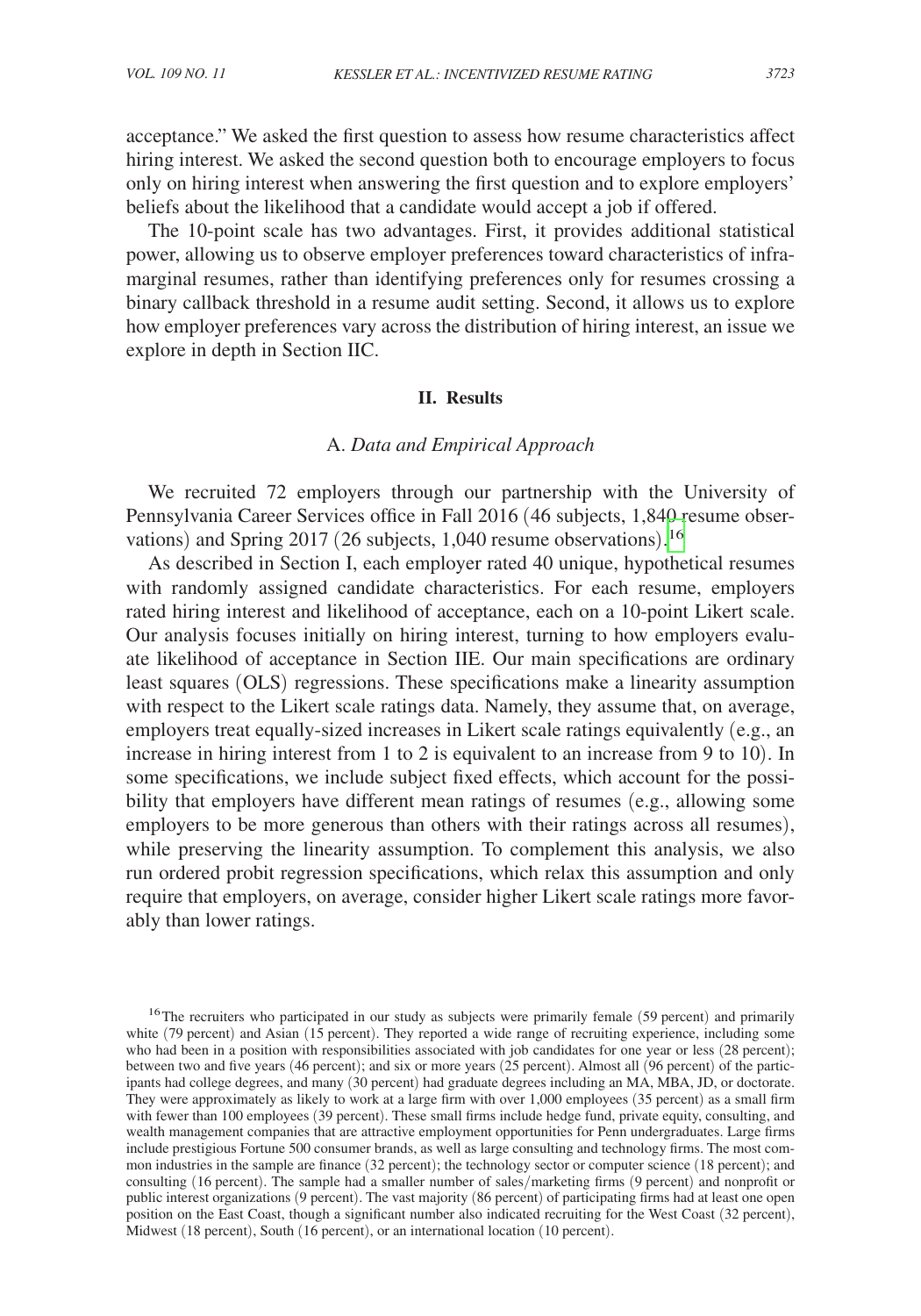In Section IIB, we examine how human capital characteristics (e.g., GPA, major, work experience, and skills) affect hiring interest. These results report on the mean of preferences across the distribution; we show how our results vary across the distribution of hiring interest in Section IIC. In Section IID, we discuss how employers' ratings of hiring interest respond to demographic characteristics of our candidates. In Section IIE, we investigate likelihood of acceptance and identify a potential new channel for discrimination. In Section IIF, we compare our results to prior literature.

## B. *Effect of Human Capital on Hiring Interest*

Employers in our study are interested in hiring graduates of the University of Pennsylvania for full-time employment, and many recruit at other Ivy League schools and other top colleges and universities. This labor market has been unexplored by resume audit studies, in part because the positions employers aim to fill through on-campus recruiting at Penn are highly unlikely to be filled through online job boards or by screening unsolicited resumes. In this section, we evaluate how randomized candidate characteristics, described in Section IC and Table 1, affect employers' ratings of hiring interest.

We denote an employer *i*'s rating of a resume *j* on the 1–10 Likert scale as  $V_{ii}$ and estimate variations of the following regression specification (1). This regression allows us to investigate the average response to candidate characteristics across employers in our study. Formally,

(1) 
$$
V_{ij} = \beta_0 + \beta_1 GPA + \beta_2 Top\ Internship + \beta_3 Second\ Internship
$$
  
+  $\beta_4 Work for Money + \beta_5 Technical Skills + \beta_6 Female, White$   
+  $\beta_7 Male$ , *Non-White +  $\beta_8 Female$ , *Non-White*  
+  $\mu_j + \gamma_j + \omega_j + \alpha_i + \varepsilon_{ij}$ .*

In this regression, *GPA* is a linear measure of grade point average. *Top Internship* is a dummy for having a top internship, *Second Internship* is a dummy for having an internship in the summer before junior year, and *Work for Money* is a dummy for having a work-for-money job in the summer before junior year. *Technical Skills* is a dummy for having a list of skills that included a set of four randomly assigned technical skills. Demographic variables *Female*, *White*; *Male*, *Non-White*; and *Female*, *Non-White* are dummies equal to 1 if the name of the candidate indicated the given race and gender.<sup>17</sup> Variables  $\mu_j$  are dummies for each major. Table 1 provides more information about these dummies and all the variables in this regression. In some specifications, we include additional controls. Variables  $\gamma_j$  are dummies for each of the leadership experience components. Variables  $\omega_j$  are dummies for the number of

<span id="page-11-0"></span> $17$ Coefficient estimates on these variables report comparisons to white males, which is the excluded group. While we do not discuss demographic results in this section, we include controls for this randomized resume component in our regressions and discuss the results in Section IID and online Appendix B.4.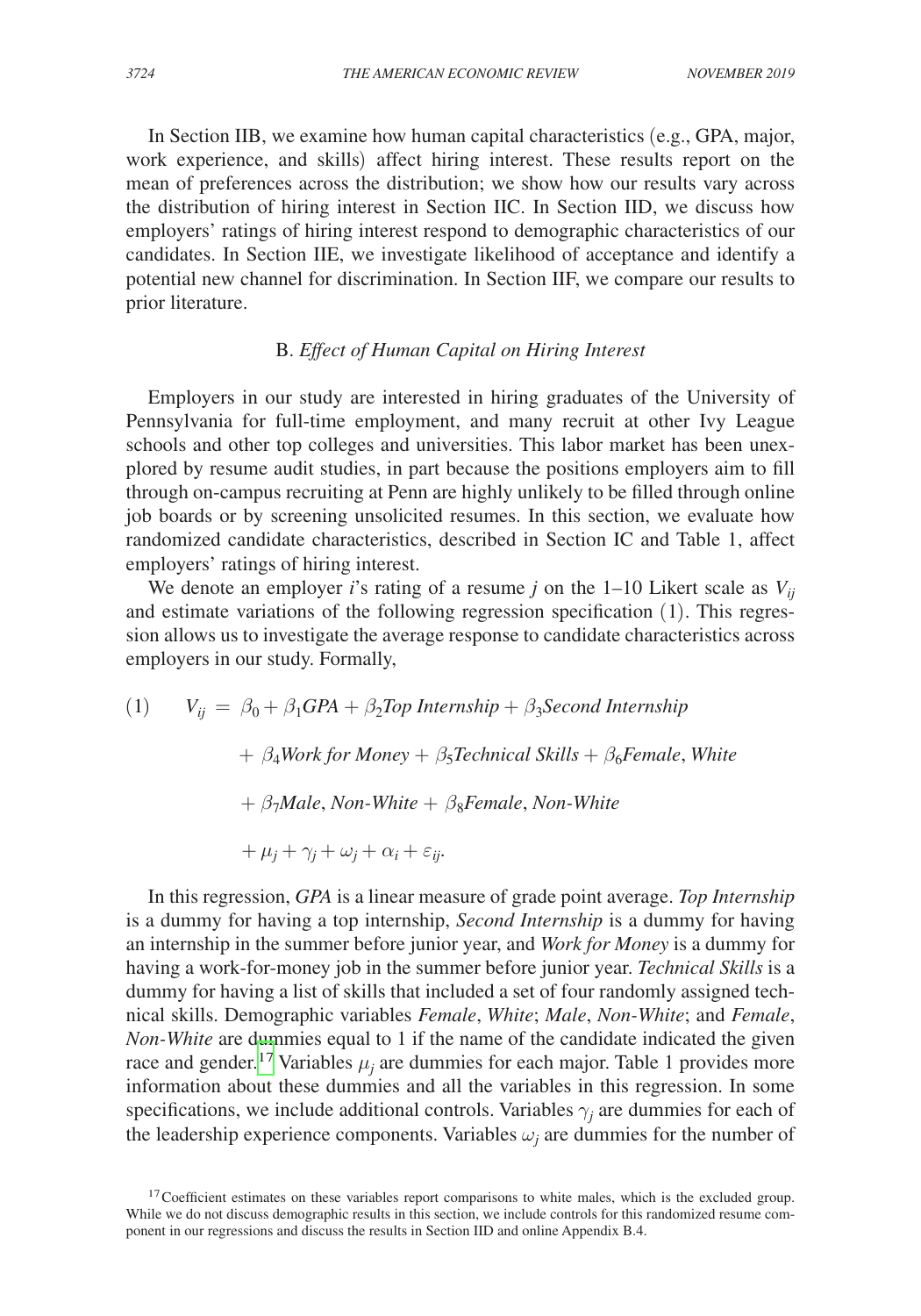resumes the employer has evaluated so far as part of the survey tool. Since leadership experiences are independently randomized and orthogonal to other resume characteristics of interest, and since resume characteristics are randomly drawn for each of the 40 resumes, our results should be robust to the inclusion or exclusion of these dummies. Finally,  $\alpha_i$  are employer (i.e., subject) fixed effects that account for different average ratings across employers.

[Table 2](#page-13-0) shows regression results where  $V_{ij}$  is *Hiring Interest*, which takes values from 1 to 10. The first three columns report OLS regressions with slightly different specifications. The first column includes all candidate characteristics we varied to estimate their impact on ratings. The second column adds leadership dummies  $\gamma$ and resume order dummies  $\omega$ . The third column also adds subject fixed effects  $\alpha$ . As expected, results are robust to the addition of these controls. The fourth column, labeled *GPA-Scaled OLS*, rescales all coefficients from the third column by the coefficient on GPA (2.196) so that the coefficients on other variables can be interpreted in GPA points. These regressions show that employers respond strongly to candidate characteristics related to human capital.

GPA is an important driver of hiring interest. An increase in GPA of one point (e.g., from a 3.0 to a 4.0) increases ratings on the Likert scale by 2.1–2.2 points. The standard deviation of quality ratings is 2.6, suggesting that a point improvement in GPA moves hiring interest ratings by about 0.8 standard deviations.

As described in Section IC, we created ex ante variation in both the quality and quantity of candidate work experience. Both affect employer interest. The quality of a candidate's work experience in the summer before senior year has a large impact on hiring interest ratings. The coefficient on *Top Internship* ranges from 0.9–1.0 Likert scale points, which is roughly one-third of a standard deviation of ratings. As shown in the fourth column of Table 2, a top internship is equivalent to a 0.41 improvement in GPA.

Employers value a second work experience on the candidate's resume, but only if that experience is an internship and not if it is a work-for-money job. In particular, the coefficient on *Second Internship*, which reflects the effect of adding a second "regular" internship to a resume that otherwise has no work experience listed for the summer before junior year, is 0.4–0.5 Likert scale points: equivalent to 0.21 GPA points. While listing an internship before junior year is valuable, listing a workfor-money job that summer does not appear to increase hiring interest ratings. The coefficient on *Work for Money* is small and not statistically different from zero in our data. While it is directionally positive, we can reject that work-for-money jobs and regular internships are valued equally ( *p* < 0.05 for all tests comparing the *Second Internship* and *Work for Money* coefficients). This preference of employers may create a disadvantage for students who cannot afford to accept (typically) unpaid internships the summer before their junior year.<sup>[18](#page-12-0)</sup>

We see no effect on hiring interest from increased *Technical Skills*, suggesting that employers on average do not value the technical skills we randomly added to candidate resumes or that listing technical skills does not credibly signal sufficient

<span id="page-12-0"></span><sup>&</sup>lt;sup>18</sup>These results are consistent with a penalty for working-class candidates. In a resume audit study of law firms, Rivera and Tilcsik (2016) found that resume indicators of lower social class (such as receiving a scholarship for first-generation college students) led to lower callback rates.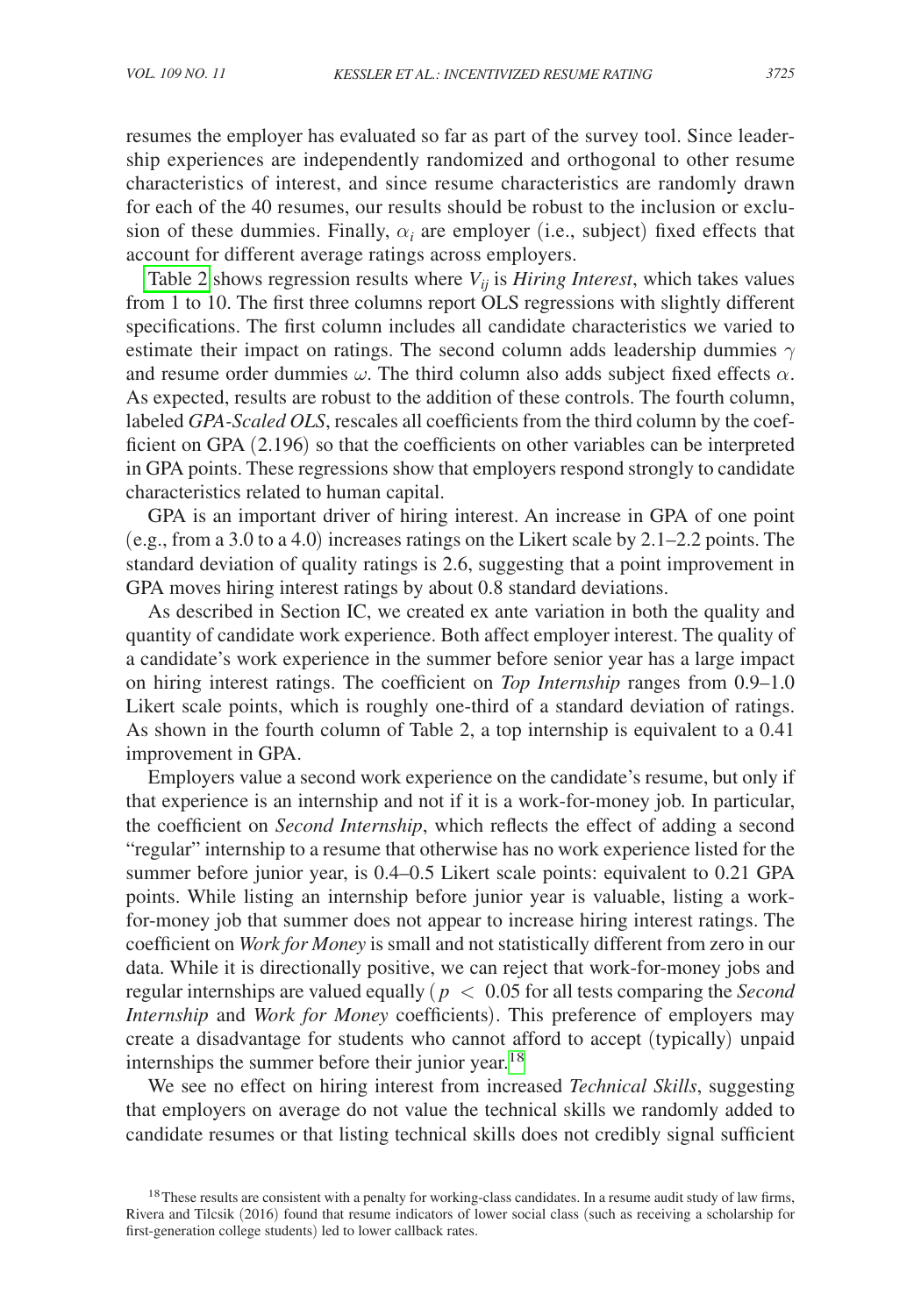<span id="page-13-0"></span>

|                                                                                  | Dependent variable: Hiring Interest |                |                |                       |                |  |
|----------------------------------------------------------------------------------|-------------------------------------|----------------|----------------|-----------------------|----------------|--|
|                                                                                  | <b>OLS</b>                          | <b>OLS</b>     | <b>OLS</b>     | <b>GPA-scaled OLS</b> | Ordered probit |  |
| <b>GPA</b>                                                                       | 2.125                               | 2.190          | 2.196          | 1.000                 | 0.891          |  |
|                                                                                  | (0.145)                             | (0.150)        | (0.129)        | $(\cdot)$             | (0.063)        |  |
| Top Internship                                                                   | 0.902                               | 0.900          | 0.897          | 0.409                 | 0.378          |  |
|                                                                                  | (0.095)                             | (0.099)        | (0.081)        | (0.043)               | (0.040)        |  |
| Second Internship                                                                | 0.465                               | 0.490          | 0.466          | 0.212                 | 0.206          |  |
|                                                                                  | (0.112)                             | (0.118)        | (0.095)        | (0.045)               | (0.047)        |  |
| Work for Money                                                                   | 0.116                               | 0.157          | 0.154          | 0.070                 | 0.052          |  |
|                                                                                  | (0.110)                             | (0.113)        | (0.091)        | (0.042)               | (0.046)        |  |
| <b>Technical Skills</b>                                                          | 0.046                               | 0.053          | $-0.071$       | $-0.032$              | 0.012          |  |
|                                                                                  | (0.104)                             | (0.108)        | (0.090)        | (0.041)               | (0.043)        |  |
| Female, White                                                                    | $-0.152$                            | $-0.215$       | $-0.161$       | $-0.073$              | $-0.061$       |  |
|                                                                                  | (0.114)                             | (0.118)        | (0.096)        | (0.044)               | (0.048)        |  |
| Male, Non-White                                                                  | $-0.172$                            | $-0.177$       | $-0.169$       | $-0.077$              | $-0.075$       |  |
|                                                                                  | (0.136)                             | (0.142)        | (0.115)        | (0.053)               | (0.058)        |  |
| Female, Non-White                                                                | $-0.009$                            | $-0.022$       | 0.028          | 0.013                 | $-0.014$       |  |
|                                                                                  | (0.137)                             | (0.144)        | (0.120)        | (0.055)               | (0.057)        |  |
| Observations<br>$R^2$                                                            | 2,880<br>0.129                      | 2.880<br>0.181 | 2,880<br>0.483 | 2,880                 | 2,880          |  |
| <i>p</i> -value for test of joint significance of majors $\langle 0.001 \rangle$ |                                     | < 0.001        | < 0.001        | < 0.001               | < 0.001        |  |
| Major fixed effects                                                              | Yes                                 | Yes            | Yes            | Yes                   | Yes            |  |
| Leadership fixed effects                                                         | N <sub>0</sub>                      | Yes            | Yes            | Yes                   | N <sub>0</sub> |  |
| Order fixed effects                                                              | N <sub>0</sub>                      | Yes            | Yes            | Yes                   | No             |  |
| Subject fixed effects                                                            | N <sub>0</sub>                      | N <sub>0</sub> | Yes            | Yes                   | N <sub>o</sub> |  |

Table 2—Hiring Interest

*Notes:* Ordered probit cutpoints: 1.91, 2.28, 2.64, 2.93, 3.26, 3.60, 4.05, 4.51, and 5.03.

Table shows OLS and ordered probit regressions of *Hiring Interest* from equation (1). Robust standard errors are reported in parentheses. *GPA*; *Top Internship*; *Second Internship*; *Work for Money*; *Technical Skills*; *Female*, *White*; *Male*, *Non-White*; *Female*, *Non-White*, and major are characteristics of the hypothetical resume, constructed as described in Section IIC and in online Appendix A.2. Fixed effects for major, leadership experience, resume order, and subject included in some specifications as indicated.  $R^2$  is indicated for each OLS regression. GPA-scaled OLS presents the results of column 3 divided by the column 3 coefficient on GPA, with standard errors calculated by delta method. The *p*-values of tests of joint significance of major fixed effects are indicated (*F*-test for OLS, likelihood ratio test for ordered probit).

mastery to affect hiring interest (e.g., employers may consider skills listed on a resume to be cheap talk).

Table 2 also reports the *p*-value of a test of whether the coefficients on the major dummies are jointly different from zero. Results suggest that the randomly assigned major significantly affects hiring interest. While we do not have the statistical power to test for the effect of each major, we can explore how employers respond to candidates being from more prestigious schools at the University of Pennsylvania. In particular, 40 percent of the humanities and social sciences resumes are assigned a BS in economics from Wharton and the rest have a BA major from the College of Arts and Sciences. In addition, 70 percent of the STEM resumes are assigned a BS from the School of Engineering and Applied Science and the rest have a BA major from the College of Arts and Sciences. As shown in online Appendix Table B.2, in both cases, we find that being from the more prestigious school, and thus receiving a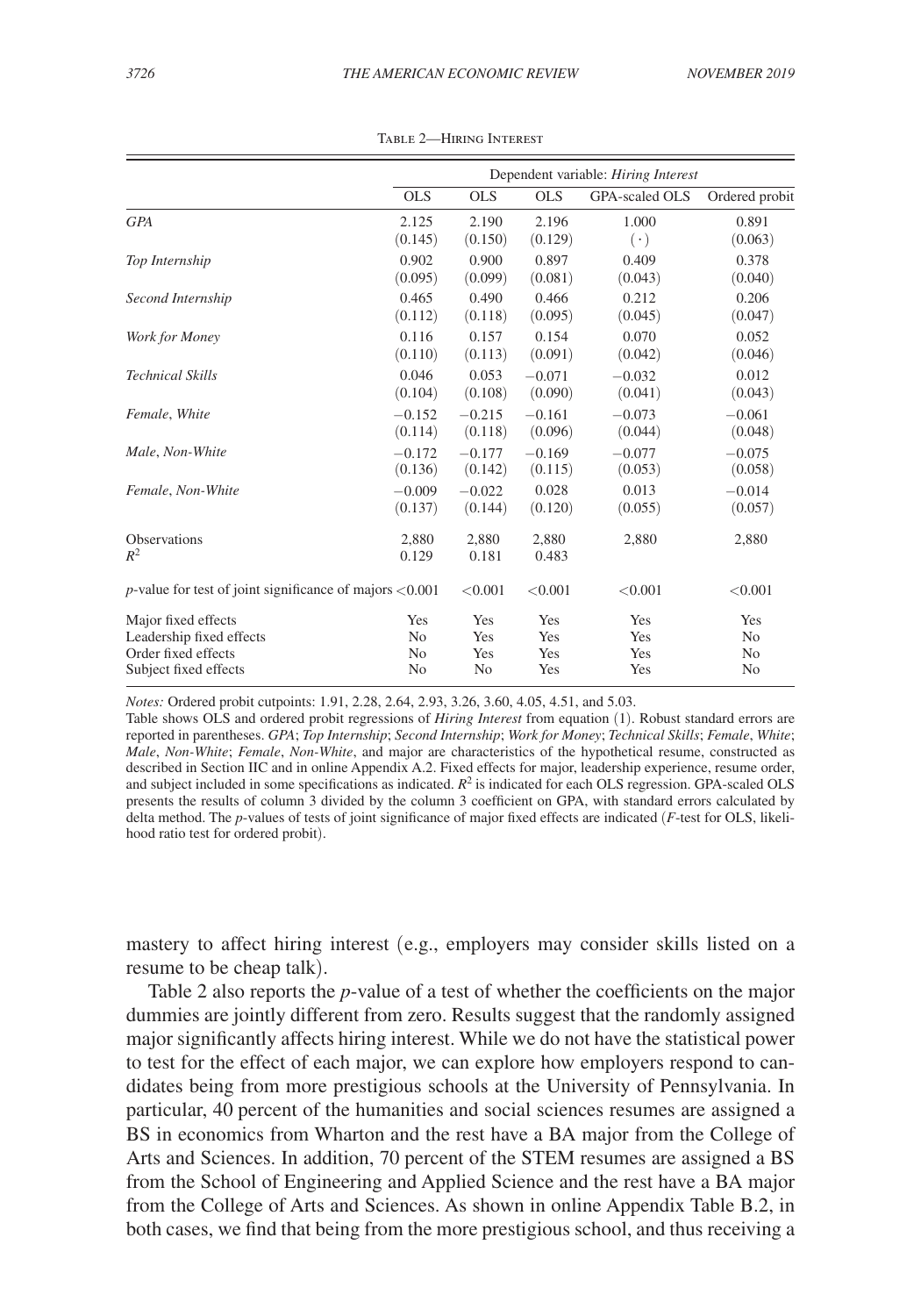BS rather than a BA, is associated with an increase in hiring interest ratings of about 0.4 Likert scale points or 0.18 GPA points.<sup>[19](#page-14-0)</sup>

We can loosen the assumption that employers treated the intervals on the Likert scale linearly by treating *Hiring Interest* as an ordered categorical variable. The fifth column of Table 2 gives the results of an ordered probit specification with the same variables as the first column (i.e., omitting the leadership dummies and subject fixed effects). This specification is more flexible than OLS, allowing the discrete steps between Likert scale points to vary in size. The coefficients reflect the effect of each characteristic on a latent variable over the Likert scale space, and cutpoints are estimated to determine the distance between categories. Results are similar in direction and statistical significance to the OLS specifications described above.<sup>20</sup>

As discussed in Section I, we made many design decisions to enhance realism. However, one might be concerned that our independent cross-randomization of various resume components might lead to unrealistic resumes and influence the results we find. We provide two robustness checks in the online Appendix to address this concern. First, our design and analysis treat each work experience as independent, but, in practice, candidates may have related jobs over a series of summers that create a work experience "narrative." In online Appendix B.1 and online Appendix Table B.1, we describe how we construct a measure of work experience narrative and test its importance. We find that, while employers respond positively to work experience narrative  $(p = 0.054)$ , our main results are robust to its inclusion. Second, the GPA distribution we used for constructing the hypothetical resumes did not perfectly match the distribution of job seekers in our labor market. In online Appendix B.2, we reweight our data to match the GPA distribution in the candidate pool of real Penn job seekers and show that our results are robust to this reweighting. These exercises provide some assurance that our results are not an artifact of how we construct hypothetical resumes.

# C. *Effects across the Distribution of Hiring Interest*

The regression specifications described in Section IIB identify the average effect of candidate characteristics on employers' hiring interest. As pointed out by Neumark (2012), however, these average preferences may differ in magnitude, and even direction, from differences in callback rates, which derive from whether a characteristic pushes a candidate above a specific quality threshold (i.e., the callback threshold). For example, in the low callback rate environments that are typical of resume audit studies, differences in callback rates will be determined by how employers respond to a candidate characteristic in the right tail of their distribution

<span id="page-14-0"></span><sup>&</sup>lt;sup>19</sup>Note that since the application processes for these different schools within Penn are different, including the admissions standards, this finding also speaks to the impact of institutional prestige, in addition to field of study

<span id="page-14-1"></span><sup>(</sup>see, e.g., Kirkeboen, Leuven, and Mogstad 2016).<br><sup>20</sup>The ordered probit cutpoints (2.14, 2.5, 2.85, 3.15, 3.46, 3.8, 4.25, 4.71, and 5.21) are approximately equally spaced, suggesting that subjects treated the Likert scale approximately linearly. Note that we only run the ordered probit specification with the major dummies and without leadership dummies or subject fixed effects. Adding too many dummies to an ordered probit can lead to unreliable estimates when the number of observations per cluster is small (Greene 2004).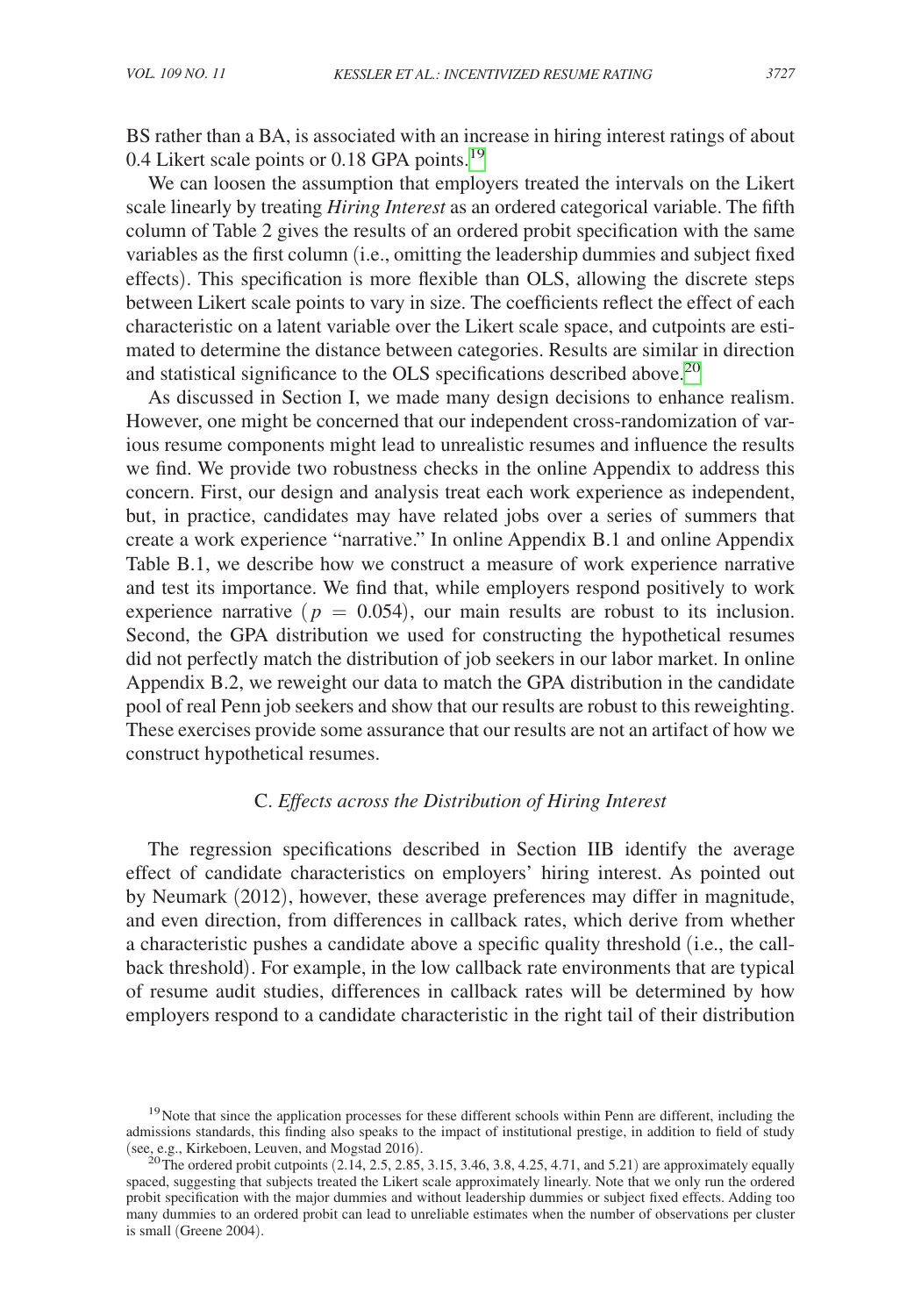of preferences[.21](#page-15-0) To make this concern concrete, online Appendix B.3 provides a simple graphical illustration in which the average preference for a characteristic differs from the preference in the tail of the distribution. In practice, we may care about preferences in any part of the distribution for policy. For example, preferences at the callback threshold may be relevant for hiring outcomes, but those thresholds may change with a hiring expansion or contraction.

An advantage of the IRR methodology, however, is that it can deliver a granular measure of hiring interest to explore whether employers' preferences for characteristics do indeed differ in the tails of the hiring interest distribution. We employ two basic tools to explore preferences across the distribution of hiring interest: (i) the empirical cumulative distribution function (CDF) of hiring interest ratings and (ii) a "counterfactual callback threshold" exercise. In the latter exercise, we impose a counterfactual callback threshold at each possible hiring interest rating (i.e., supposing that employers called back all candidates that they rated at or above that rating level) and, for each possible rating level, report the OLS coefficient an audit study researcher would find for the difference in callback rates.

While the theoretical concerns raised by Neumark (2012) may be relevant in other settings, the average results we find in Section IIB are all consistent across the distribution of hiring interest, including in the tails (except for a preference for Wharton students, which we discuss below). The top half of [Figure 1](#page-16-0) shows that *Top Internship* is positive and statistically significant at all levels of selectivity. Panel A reports the empirical CDF of hiring interest ratings for candidates with and without a top internship. Panel B shows the difference in callback rates that would arise for *Top Internship* at each counterfactual callback threshold. The estimated difference in callback rates is positive and significant everywhere, although it is much larger in the midrange of the quality distribution than at either of the tails.<sup>[22](#page-15-1)</sup> The bottom half of Figure 1 shows that results across the distribution for *Second Internship* and *Work for Money* are also consistent with the average results from Section IIB. *Second Internship* is positive everywhere and almost always statistically significant. *Work for Money* consistently has no impact on employer preferences throughout the distribution of hiring interest.

As noted above, our counterfactual callback threshold exercise suggests that a well-powered audit study would likely find differences in callback rates for most of the characteristics that we estimate as statistically significant on average in Section IIB, regardless of employers' callback threshold. This result is reassuring both for the validity of our results and in considering the generalizability of results from the resume audit literature. However, even in our data, we observe a case where

<span id="page-15-0"></span> $21$  A variant of this critique was initially brought up by Heckman and Siegelman (1992) and Heckman (1998) for in-person audit studies, where auditors may be imperfectly matched, and was extended to correspondence audit studies by Neumark (2012) and Neumark, Burn, and Button (2015). A key feature of the critique is that certain candidate characteristics might affect higher moments of the distribution of employer preferences so that how employers respond to a characteristic on average may be different than how an employer responds to a characteristic

<span id="page-15-1"></span> $^{22}$ This shape is partially a mechanical feature of low callback rate environments: if a threshold is set high enough that only 5 percent of candidates with a desirable characteristic are being called back, the difference in callback rates from removing that characteristic can be no more than 5 percentage points. At lower thresholds (e.g., where 50 percent of candidates with desirable characteristics are called back), differences in callback rates can be much larger. In online Appendix B.3, we discuss how this feature of difference in callback rates could lead to misleading comparisons across experiments with very different callback rates.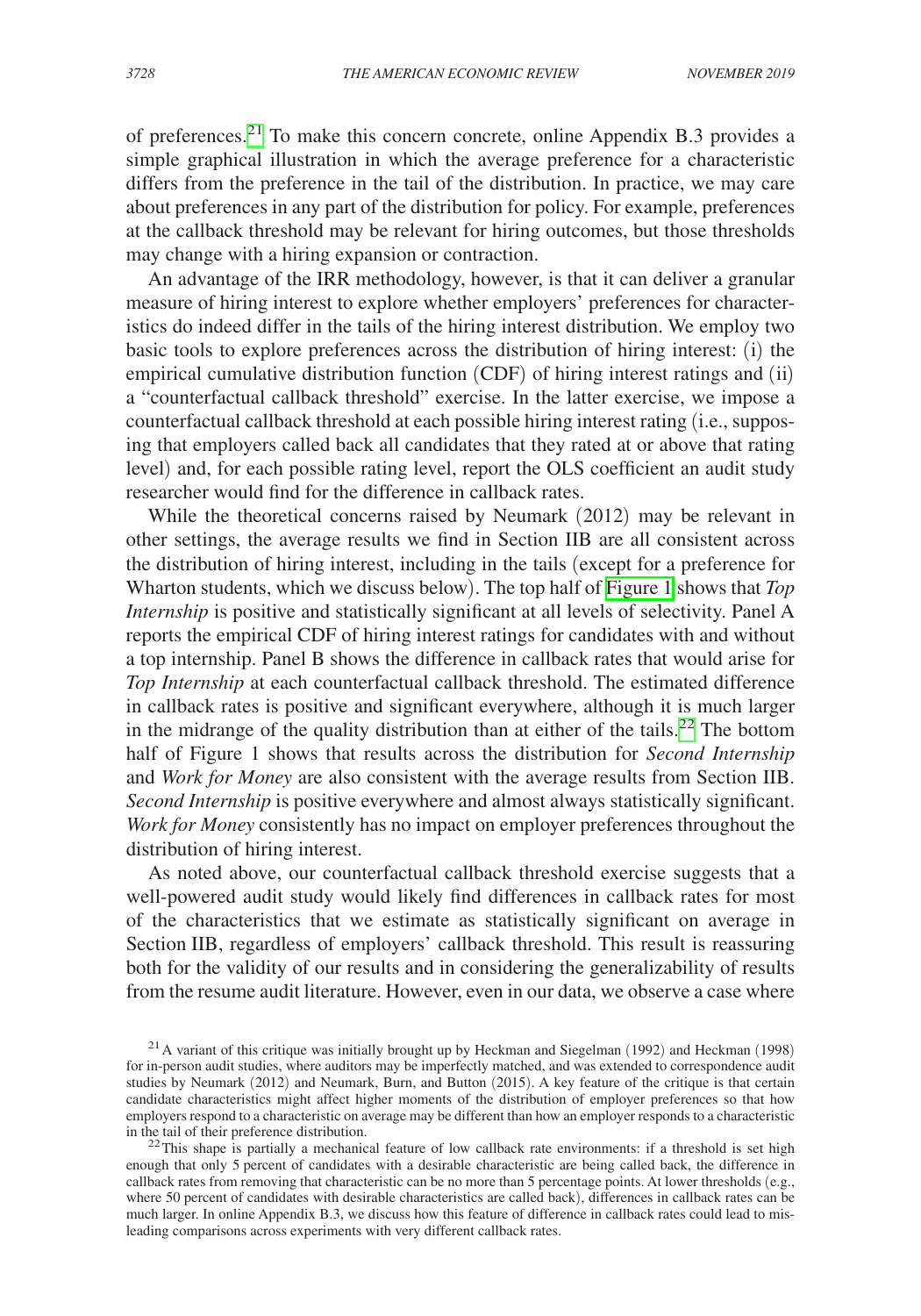for *Top Internship*

<span id="page-16-0"></span>Panel A. Empirical CDF for *Top Internship* Panel B. Linear probability model





Panel C. Empirical CDF for second job type Panel D. Linear probability model for second job type



Figure 1. Value of Quality of Experience over Selectivity Distribution

*Notes*: Empirical CDF of *Hiring Interest* (panels A and C) and difference in counterfactual callback rates (panels B and D) for *Top Internship*, in the top row, and *Second Internship* and *Work for Money*, in the bottom row. Empirical CDFs show the share of hypothetical candidate resumes with each characteristic with a *Hiring Interest* rating less than or equal to each value. The counterfactual callback plot shows the difference between groups in the share of candidates at or above the threshold: that is, the share of candidates who would be called back in a resume audit study if the callback threshold were set to any given value. Ninety-five percent confidence intervals in panels B and D are calculated from a linear probability model with an indicator for being at or above a threshold as the dependent variable.

a well-powered audit study would be unlikely to find a result, even though we find one on average. Online Appendix Figure B.1 mirrors Figure 1 but focuses on having a Wharton degree among employers seeking humanities and social sciences candidates. Employers respond to Wharton in the middle of the distribution of hiring interest, but preferences seem to converge in the right tail (i.e., at hiring interest ratings of 9 or 10), suggesting that the best students from the College of Arts and Sciences are not evaluated differently than the best students from Wharton.

#### D. *Demographic Discrimination*

In this section, we examine how hiring interest ratings respond to the race and gender of candidates. As described in Section I and shown in Table 1, we use our variation in names to create the variables: *Female*, *White*; *Male*, *Non-White*; and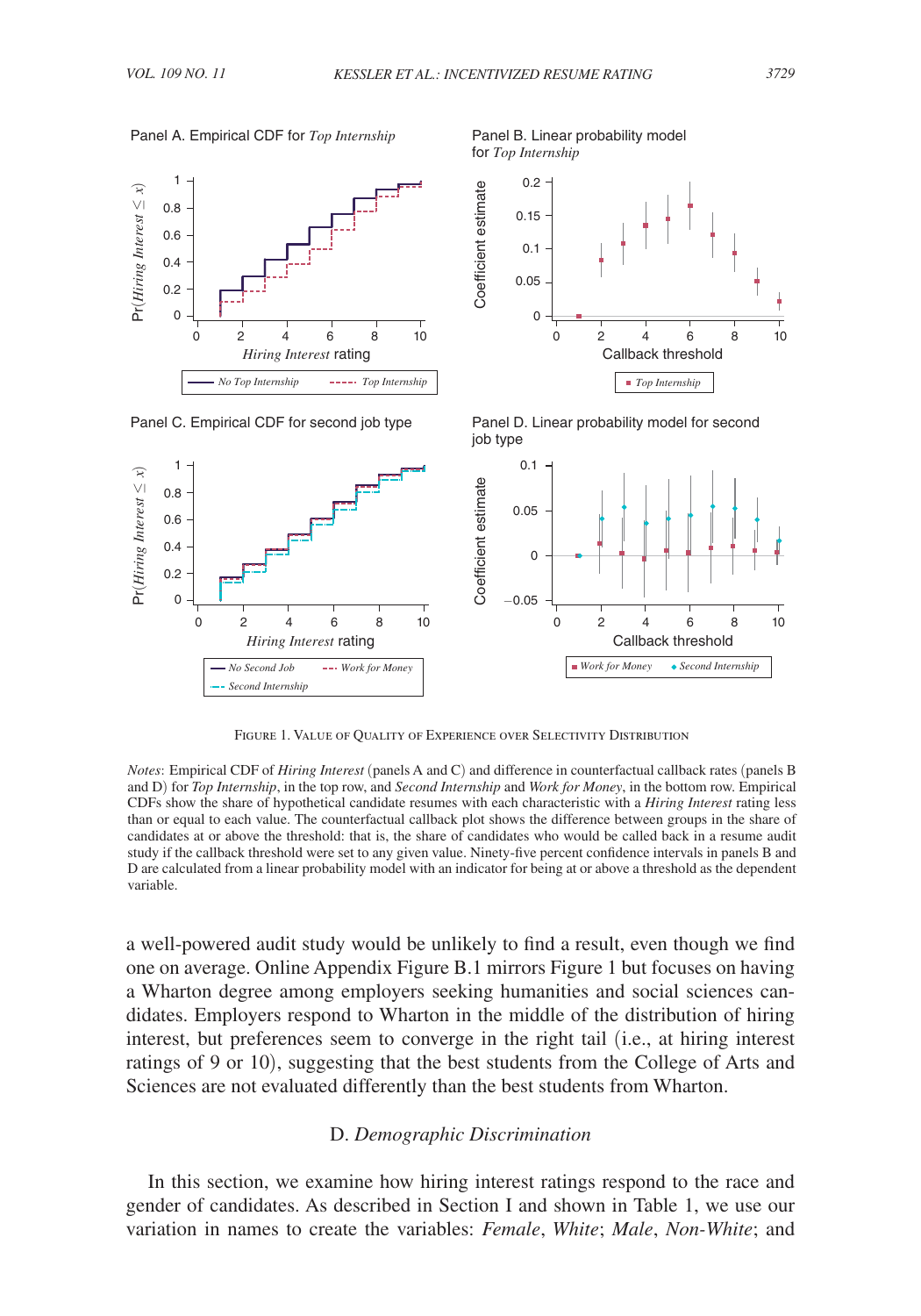*Female*, *Non-White*. As shown in Table 2, the coefficients on the demographic variables are not significantly different from zero, suggesting no evidence of discrimination on average in our data.[23](#page-17-0) This null result contrasts somewhat with existing literature: both resume audit studies (e.g., Bertrand and Mullainathan 2004) and laboratory experiments (e.g., Bohnet, van Geen, and Bazerman 2015) generally find evidence of discrimination in hiring. Our differential results may not be surprising given that our employer pool is different than those usually targeted through resume audit studies, with most employers in our sample reporting positive tastes for diversity.

While we see no evidence of discrimination on average, a large literature addressing diversity in the sciences (e.g., Carrell, Page, and West 2010; Goldin 2014) suggests we might be particularly likely to see discrimination among employers seeking STEM candidates. In [Table 3,](#page-18-0) we estimate the regression in equation (1) separately by major type. Results in panel B show that employers looking for STEM candidates display a large, statistically significant preference for white male candidates over white females and non-white males. The coefficients on *Female*, *White* and *Male*, *Non-White* suggest that these candidates suffer a penalty of 0.5 Likert scale points, or about 0.27 GPA points, that is robust across our specifications. These effects are at least marginally significant even after multiplying our *p*-values by 2 to correct for the fact that we are analyzing our results within two subgroups (uncorrected *p*-values are:  $p = 0.009$  for *Female*, *White*;  $p = 0.049$  for *Male*, *Non-White*). Results in panel A show no evidence of discrimination in hiring interest among humanities and social sciences employers.

As in Section IIC, we can examine these results across the hiring interest rating distribution. [Figure 2](#page-19-0) shows the CDF of hiring interest ratings and the difference in counterfactual callback rates. For ease of interpretation and for statistical power, we pool female and minority candidates and compare them to white male candidates in these figures and in some analyses that follow. The top row shows these comparisons for employers interested in humanities and social sciences candidates and the bottom row shows these comparisons for employers interested in STEM candidates. Among employers interested in humanities and social sciences candidates, the CDFs of *Hiring Interest* ratings are nearly identical. Among employers interested in STEM candidates, however, the CDF for white male candidates first-order stochastically dominates the CDF for candidates who are not white males. At the point of the largest counterfactual callback gap, employers interested in STEM candidates would display callback rates that were 10 percentage points lower for candidates who were not white males than for their white male counterparts.

One might be surprised that we find any evidence of discrimination, given that employers may have (correctly) believed we would not use demographic tastes in generating their matches and given that employers may have attempted to override any discriminatory preferences to be more socially acceptable. One possibility for why we nevertheless find discrimination is the role of implicit bias (Greenwald, McGhee, and Schwartz 1998; Nosek et al. 2007), which Bertrand, Chugh, and Mullainathan (2005) has suggested is an important channel for discrimination in

<span id="page-17-0"></span><sup>&</sup>lt;sup>23</sup>In online Appendix Table B.6, we show that this effect does not differ by the gender and race of the employer rating the resume.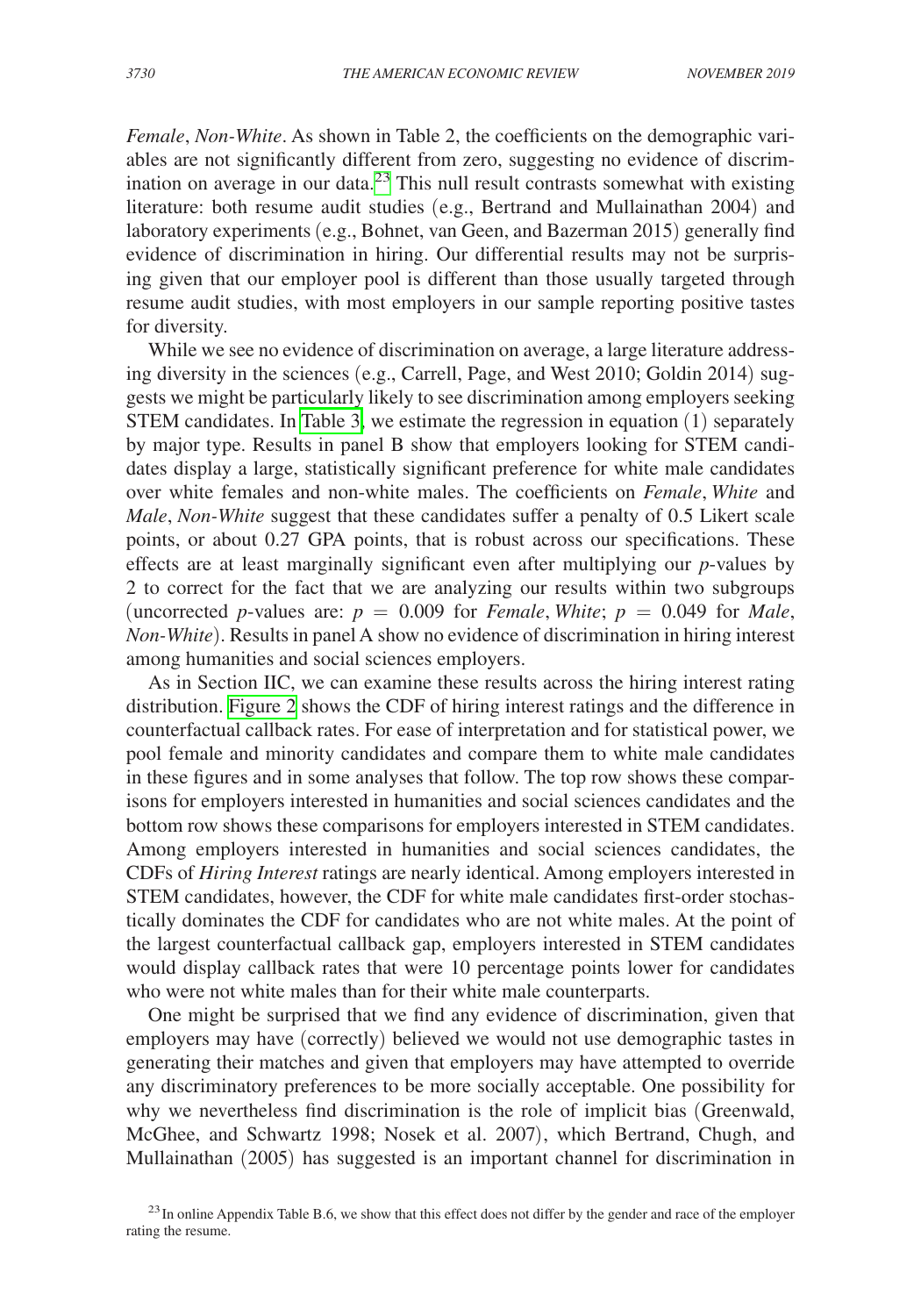<span id="page-18-0"></span>

|                                                     | Dependent variable: Hiring Interest |                  |                     |                  |                      |
|-----------------------------------------------------|-------------------------------------|------------------|---------------------|------------------|----------------------|
|                                                     | <b>OLS</b>                          | <b>OLS</b>       | <b>OLS</b>          | GPA-scaled OLS   | Ordered probit       |
| Panel A. Humanities and Social Sciences             |                                     |                  |                     |                  |                      |
| <b>GPA</b>                                          | 2.208                               | 2.304            | 2.296               | 1.000            | 0.933                |
|                                                     | (0.173)                             | (0.179)          | (0.153)             | $(\cdot)$        | (0.074)              |
| Top Internship                                      | 1.075                               | 1.043            | 1.033               | 0.450            | 0.452                |
|                                                     | (0.108)                             | (0.116)          | (0.095)             | (0.050)          | (0.046)              |
| Second Internship                                   | 0.540                               | 0.516            | 0.513               | 0.224            | 0.240                |
|                                                     | (0.132)                             | (0.143)          | (0.114)             | (0.051)          | (0.056)              |
| Work for Money                                      | 0.087<br>(0.129)                    | 0.107<br>(0.134) | 0.116<br>(0.110)    | 0.050<br>(0.048) | 0.037<br>(0.055)     |
| <b>Technical Skills</b>                             | 0.063                               | 0.084            |                     | $-0.022$         | 0.013                |
|                                                     | (0.122)                             | (0.130)          | $-0.050$<br>(0.106) | (0.046)          | (0.052)              |
| Female, White                                       | $-0.047$                            | $-0.117$         | $-0.054$            | $-0.024$         | $-0.015$             |
|                                                     | (0.134)                             | (0.142)          | (0.117)             | (0.051)          | (0.057)              |
| Male, Non-White                                     | $-0.029$                            | $-0.010$         | $-0.026$            | $-0.011$         | $-0.007$             |
|                                                     | (0.158)                             | (0.169)          | (0.137)             | (0.059)          | (0.066)              |
| Female, Non-White                                   | 0.085                               | 0.101            | 0.091               | 0.040            | 0.024                |
|                                                     | (0.160)                             | (0.171)          | (0.137)             | (0.060)          | (0.068)              |
|                                                     |                                     |                  |                     |                  |                      |
| Observations<br>$R^2$                               | 2,040                               | 2,040            | 2,040               | 2,040            | 2,040                |
| $p$ -value for test of joint significance of majors | 0.128<br>0.021                      | 0.196<br>0.027   | 0.500<br>0.007      | 0.007            | 0.030                |
|                                                     | Yes                                 | Yes              | Yes                 | Yes              | Yes                  |
| Major fixed effects<br>Leadership fixed effects     | No                                  | Yes              | Yes                 | Yes              | N <sub>o</sub>       |
| Order fixed effects                                 | No                                  | Yes              | Yes                 | Yes              | No                   |
| Subject fixed effects                               | No                                  | No               | Yes                 | Yes              | No                   |
| Panel B. STEM                                       |                                     |                  |                     |                  |                      |
| <b>GPA</b>                                          | 1.932                               | 1.885            | 1.882               | 1.000            | 0.802                |
|                                                     | (0.267)                             | (0.309)          | (0.242)             | $(\cdot)$        | (0.112)              |
| Top Internship                                      | 0.398                               | 0.559            | 0.545               | 0.289            | 0.175                |
|                                                     | (0.191)                             | (0.216)          | (0.173)             | (0.100)          | (0.078)              |
| Second Internship                                   | 0.242                               | 0.307            | 0.311               | 0.165            | 0.111                |
|                                                     | (0.208)                             | (0.246)          | (0.189)             | (0.103)          | (0.088)              |
| Work for Money                                      | 0.151                               | 0.275            | 0.337               | 0.179            | 0.076                |
|                                                     | (0.212)                             | (0.254)          | (0.187)             | (0.102)          | (0.088)              |
| Technical Skills                                    | $-0.028$                            | $-0.113$         | $-0.180$            | $-0.096$         | $-0.001$             |
|                                                     | (0.197)                             | (0.228)          | (0.186)             | (0.100)          | (0.083)              |
| Female, White                                       | $-0.419$                            | $-0.612$         | $-0.545$            | $-0.290$         | $-0.171$             |
|                                                     | (0.215)                             | (0.249)          | (0.208)             | (0.115)          | (0.089)              |
| Male, Non-White                                     | $-0.567$                            | $-0.617$         | $-0.507$            | $-0.270$         | $-0.265$             |
|                                                     | (0.271)                             | (0.318)          | (0.257)             | (0.136)          | (0.111)              |
| Female, Non-White                                   | $-0.329$                            | $-0.260$         | $-0.046$            | $-0.025$         | $-0.142$             |
|                                                     | (0.264)                             | (0.301)          | (0.261)             | (0.138)          | (0.111)              |
| Observations                                        | 840                                 | 840              | 840                 | 840              | 840                  |
| $R^2$                                               | 0.119                               | 0.323            | 0.593               |                  |                      |
| p-value for test of joint significance of majors    | < 0.001                             | 0.035            | < 0.001             | < 0.001          | < 0.001              |
| Major fixed effects                                 | Yes                                 | Yes              | Yes                 | Yes              | Yes                  |
| Leadership fixed effects                            | No                                  | Yes              | Yes                 | Yes              | No                   |
| Order fixed effects<br>Subject fixed effects        | N <sub>o</sub><br>No                | Yes<br>No        | Yes<br>Yes          | Yes<br>Yes       | N <sub>o</sub><br>No |
|                                                     |                                     |                  |                     |                  |                      |

Table 3—Hiring Interest by Major Type

*Notes:* Panel A: Ordered probit cutpoints: 2.25, 2.58, 2.96, 3.26, 3.60, 3.94, 4.41, 4.86, 5.41. Panel B: Ordered probit cutpoints: 1.44, 1.90, 2.22, 2.51, 2.80, 3.14, 3.56, 4.05, 4.48. Table shows OLS and ordered probit regressions of *Hiring Interest* from equation (1). Robust standard errors are reported in parentheses. *GPA*; *Top Internship*; *Second Internship*; *Work for Money*; *Technical Skills*; *Female*, *White*; *Male*, *Non-White*; *Female*, *Non-White*, and major are characteristics of the hypothetical resume, constructed as described in Section IC and in online Appendix A.2. Fixed effects for major, leadership experience, resume order, and subject included as indicated.  $R<sup>2</sup>$  is indicated for each OLS regression. GPA-scaled OLS presents the results of column 3 divided by the column 3 coefficient on GPA, with standard errors calculated by delta method. The *p*-values of tests of joint significance of major fixed effects are indicated (*F*-test for OLS, likelihood ratio test for ordered probit) after a Bonferroni correction for analyzing two subgroups.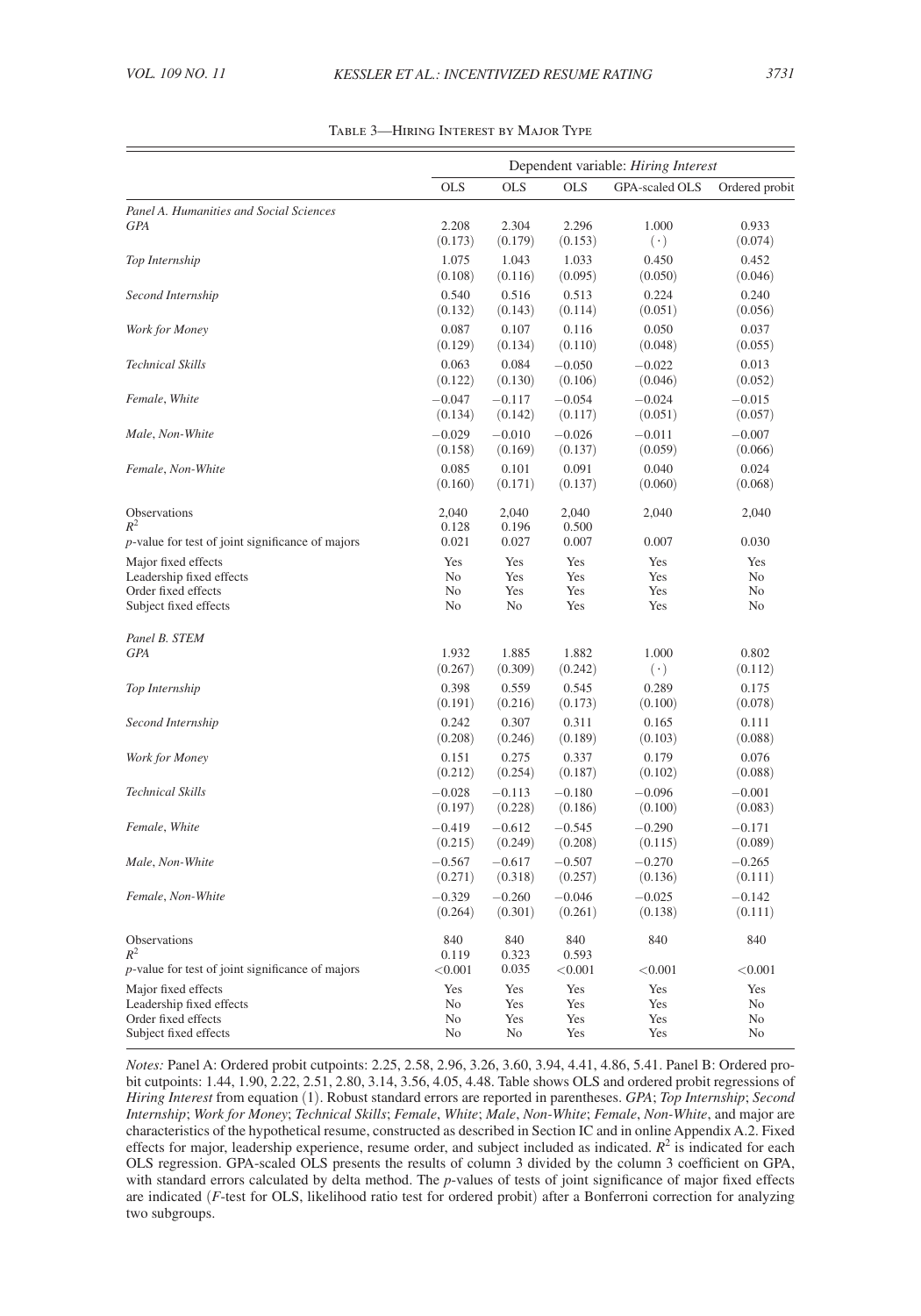−0.05

 $\overline{0}$ 

Coefficient estimate

0.05

<span id="page-19-0"></span>



Panel C. Empirical CDF for *Not a White Male*, STEM



0 2 4 6 8 10 Callback threshold *Not a White Male*

Panel B. Linear probability model for *Not a White Male*, Humanities and Social Sciences



Figure 2. Demographics by Major Type over Selectivity Distribution

*Notes:* Empirical CDF of *Hiring Interest* (panels A and C) and difference in counterfactual callback rates (panels B and D) for *White Male* and *Not a White Male*. Employers interested in Humanities and Social Sciences candidates are shown in the top row and employers interested in STEM candidates are shown in the bottom row. Empirical CDFs show the share of hypothetical candidate resumes with each characteristic with a *Hiring Interest* rating less than or equal to each value. The counterfactual callback plot shows the difference between groups in the share of candidates at or above the threshold: that is, the share of candidates who would be called back in a resume audit study if the callback threshold were set to any given value. Ninety-five percent confidence intervals in panels B and D are calculated from a linear probability model with an indicator for being at or above a threshold as the dependent variable.

resume audit studies. In online Appendix B.4, we explore the role of implicit bias in driving our results.<sup>24</sup> In particular, we leverage a feature of implicit bias, that it is more likely to arise when decision makers are fatigued (Wigboldus et al. 2004; Govorun and Payne 2006; Sherman, Conrey, and Groom 2004), to test whether our data are consistent with employers displaying an implicit racial or gender bias. As shown in online Appendix Table B.7, employers spend less time evaluating resumes

<span id="page-19-1"></span><sup>&</sup>lt;sup>24</sup>Explicit bias might include an explicit taste for white male candidates or an explicit belief they are more prepared than female or minority candidates for success at the firm, even conditional on their resumes. Implicit bias (Greenwald, McGhee, and Schwartz 1998; Nosek et al. 2007), on the other hand, may be present even among employers who are not explicitly considering race (or among employers who are considering race but attempting to suppress any explicit bias they might have).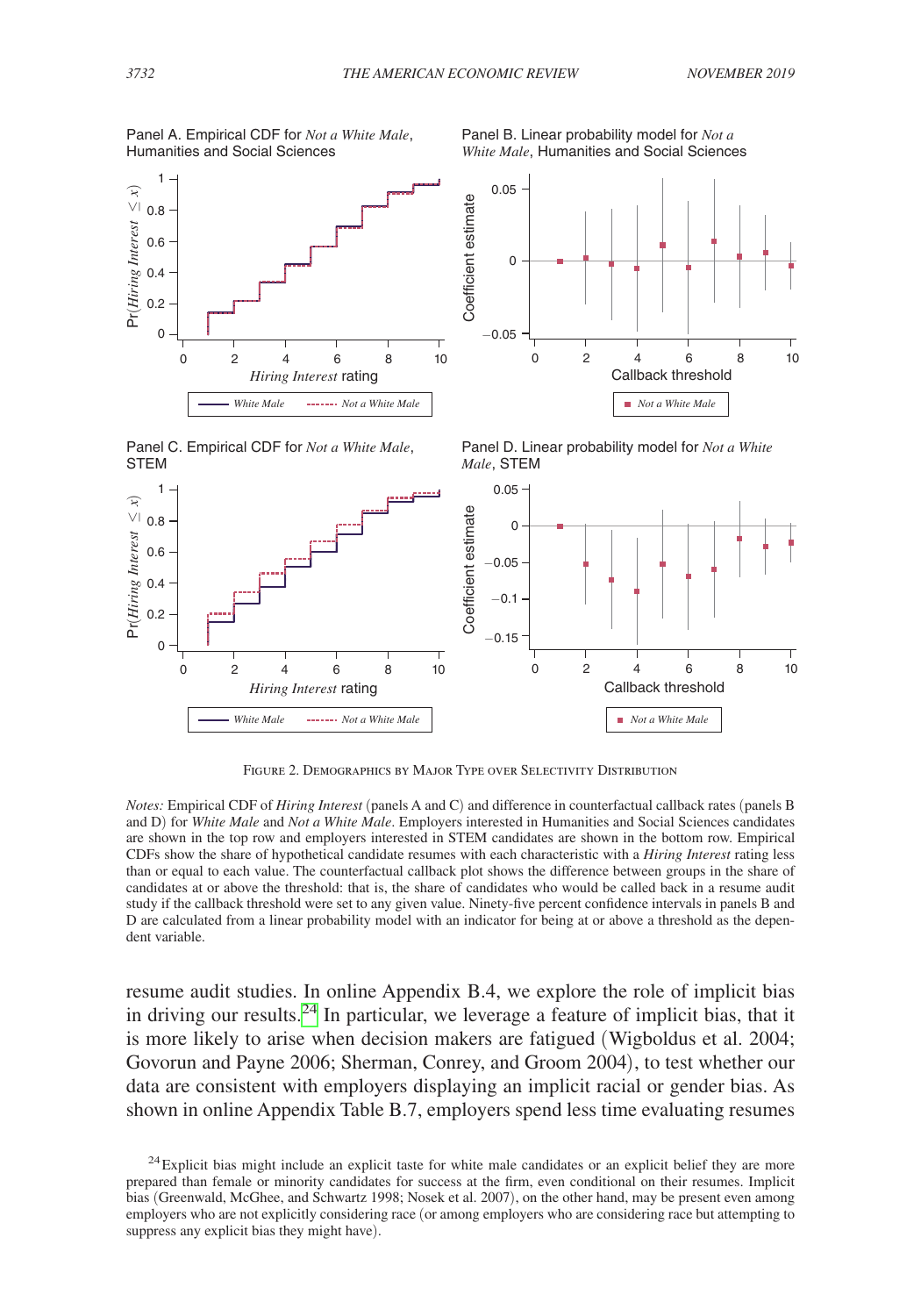both in the latter half of the study and in the latter half of each set of ten resumes (after each set of ten resumes, we introduced a short break for subjects), suggesting evidence of fatigue. Discrimination is statistically significantly larger in the latter half of each block of ten resumes, providing suggestive evidence that implicit bias plays a role in our findings, although discrimination is not larger in the latter half of the study.

Race and gender could also subconsciously affect how employers view other resume components. We test for negative interactions between race and gender and desirable candidate characteristics, which have been found in the resume audit literature (e.g., minority status has been shown to lower returns to resume quality (Bertrand and Mullainathan 2004)). Online Appendix Table B.8 interacts *Top Internship*, our binary variable most predictive of hiring interest, with our demographic variables. These interactions are all directionally negative, and the coefficient *Top Internship* × *Female*, *White* is negative and significant, suggesting a lower return to a prestigious internships for white females. One possible mechanism for this effect is that employers believe that other employers exhibit positive preferences for diversity, and so having a prestigious internship is a less strong signal of quality if one is from an under-represented group. This aligns with the findings shown in online Appendix Figure B.6, which shows that the negative interaction between *Top Internship* and demographics appears for candidates with relatively low ratings and is a fairly precisely estimated zero when candidates receive relatively high ratings.

## E. *Candidate Likelihood of Acceptance*

In resume audit studies, traits that suggest high candidate quality do not always increase employer callback. For example, several studies have found that employers call back employed candidates at lower rates than unemployed candidates (Kroft, Lange, and Notowidigdo 2013; Nunley et al. 2017, 2014; Farber et al. 2018) but that longer periods of unemployment are unappealing to employers. This seeming contradiction is consistent with the hypothesis that employers are concerned about the possibility of wasting resources pursuing a candidate who will ultimately reject a job offer. In other words, hiring interest is not the only factor determining callback decisions. This concern has been acknowledged in the resume audit literature, for example when Bertrand and Mullainathan (2004, p. 992) notes, "In creating the higher-quality resumes, we deliberately make small changes in credentials so as to minimize the risk of overqualification."

As described in Section ID, for each resume we asked employers "How likely do you think [Name] would be to accept a job with your organization?" Asking this question helps ensure that our measure of hiring interest is unconfounded with concerns that a candidate would accept a position when offered. However, the question also allows us to study this second factor, which also affects callback decisions.

[Table 4](#page-21-0) replicates the regression specifications from Table 2, estimating equation (1) when  $V_{ii}$  is *Likelihood of Acceptance*, which takes values from 1 to 10. Employers in our sample view high-quality candidates as *more likely* to accept a job with their firm than low-quality candidates. This suggests that employers in our sample believe candidate fit at their firm outweighs the possibility that high-quality candidates will be pursued by many other firms. In online Appendix B.5, we further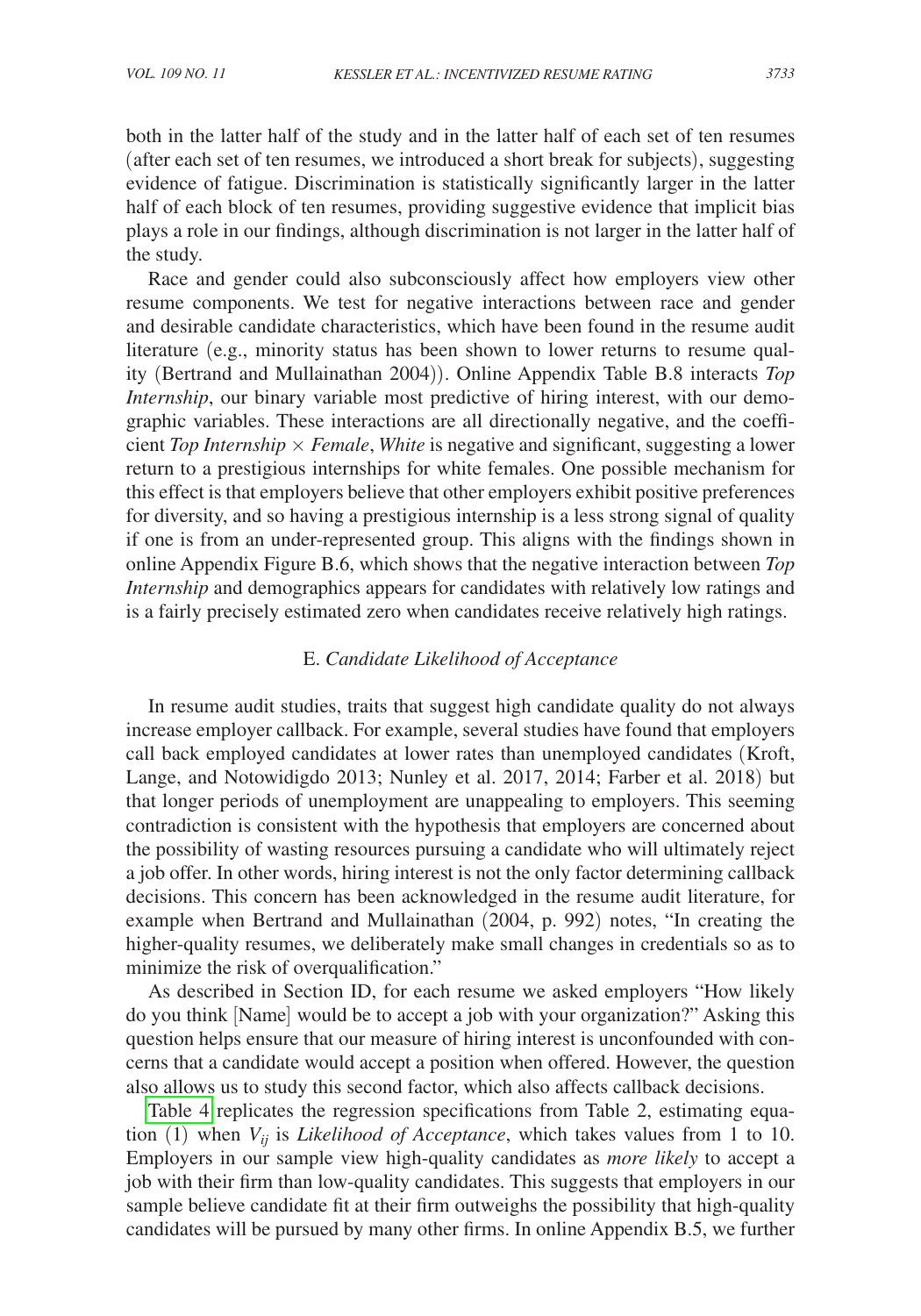<span id="page-21-0"></span>

|                                                     |                | Dependent variable: Likelihood of Acceptance |            |                |  |
|-----------------------------------------------------|----------------|----------------------------------------------|------------|----------------|--|
|                                                     | <b>OLS</b>     | <b>OLS</b>                                   | <b>OLS</b> | Ordered probit |  |
| <b>GPA</b>                                          | 0.605          | 0.631                                        | 0.734      | 0.263          |  |
|                                                     | (0.144)        | (0.150)                                      | (0.120)    | (0.060)        |  |
| Top Internship                                      | 0.683          | 0.677                                        | 0.664      | 0.285          |  |
|                                                     | (0.094)        | (0.098)                                      | (0.076)    | (0.040)        |  |
| Second Internship                                   | 0.418          | 0.403                                        | 0.394      | 0.179          |  |
|                                                     | (0.112)        | (0.119)                                      | (0.091)    | (0.047)        |  |
| Work for Money                                      | 0.197          | 0.192                                        | 0.204      | 0.088          |  |
|                                                     | (0.111)        | (0.116)                                      | (0.090)    | (0.047)        |  |
| <b>Technical Skills</b>                             | $-0.051$       | $-0.059$                                     | $-0.103$   | $-0.025$       |  |
|                                                     | (0.104)        | (0.108)                                      | (0.086)    | (0.044)        |  |
| Female, White                                       | $-0.231$       | $-0.294$                                     | $-0.258$   | $-0.093$       |  |
|                                                     | (0.114)        | (0.118)                                      | (0.094)    | (0.048)        |  |
| Male, Non-White                                     | $-0.125$       | $-0.170$                                     | $-0.117$   | $-0.060$       |  |
|                                                     | (0.137)        | (0.142)                                      | (0.110)    | (0.057)        |  |
| Female, Non-White                                   | $-0.221$       | $-0.236$                                     | $-0.162$   | $-0.103$       |  |
|                                                     | (0.135)        | (0.142)                                      | (0.112)    | (0.057)        |  |
| <b>Observations</b>                                 | 2,880          | 2,880                                        | 2,880      | 2,880          |  |
| $R^2$                                               | 0.070          | 0.124                                        | 0.492      |                |  |
| $p$ -value for test of joint significance of majors | < 0.001        | < 0.001                                      | < 0.001    | < 0.001        |  |
| Major fixed effects                                 | Yes            | Yes                                          | Yes        | Yes            |  |
| Leadership fixed effects                            | N <sub>0</sub> | Yes                                          | Yes        | N <sub>0</sub> |  |
| Order fixed effects                                 | N <sub>0</sub> | Yes                                          | Yes        | N <sub>0</sub> |  |
| Subject fixed effects                               | No             | No                                           | Yes        | No             |  |

Table 4—Likelihood of Acceptance

*Notes:* Ordered probit cutpoints: −0.26, 0.13, 0.49, 0.75, 1.12, 1.49, 1.94, 2.46, and 2.83. Table shows OLS and ordered probit regressions of *Likelihood of Acceptance* from equation (1). Robust standard errors are reported in parentheses. *GPA*; *Top Internship*; *Second Internship*; *Work for Money*; *Technical Skills*; *Female*, *White*; *Male*, *Non-White*; *Female*, *Non-White*, and major are characteristics of the hypothetical resume, constructed as described in Section IC and in online Appendix A.2. Fixed effects for major, leadership experience, resume order, and subject included in some specifications as indicated.  $R^2$  is indicated for each OLS regression. The *p*-values of tests of joint significance of major fixed effects are indicated (*F*-test for OLS, likelihood ratio test for ordered probit).

consider the role of horizontal fit and vertical quality and find that, holding hiring interest in a candidate constant, reported likelihood of acceptance falls as evidence of vertical quality (e.g., GPA) increases. This result highlights that there is independent information in the likelihood of acceptance measure.

Table 4 shows that employers report female and minority candidates are less likely to accept a position with their firm, by 0.2 points on the 1–10 Likert scale (or about one-tenth of a standard deviation). This effect is robust to the inclusion of a variety of controls, and it persists when we hold hiring interest constant in online Appendix Table B.9. [Table 5 s](#page-22-0)plits the sample and shows that while the direction of these effects is consistent among both groups of employers, the negative effects are particularly large among employers recruiting STEM candidates.

If minority and female applicants are perceived as less likely to accept an offer, this could induce lower callback rates for these candidates. Our results therefore suggest a new channel for discrimination observed in the labor market, which is worth exploring. Perhaps due to the prevalence of diversity initiatives, employers expect that desirable minority and female candidates will receive many offers from competing firms and thus will be less likely to accept any given offer. Alternatively,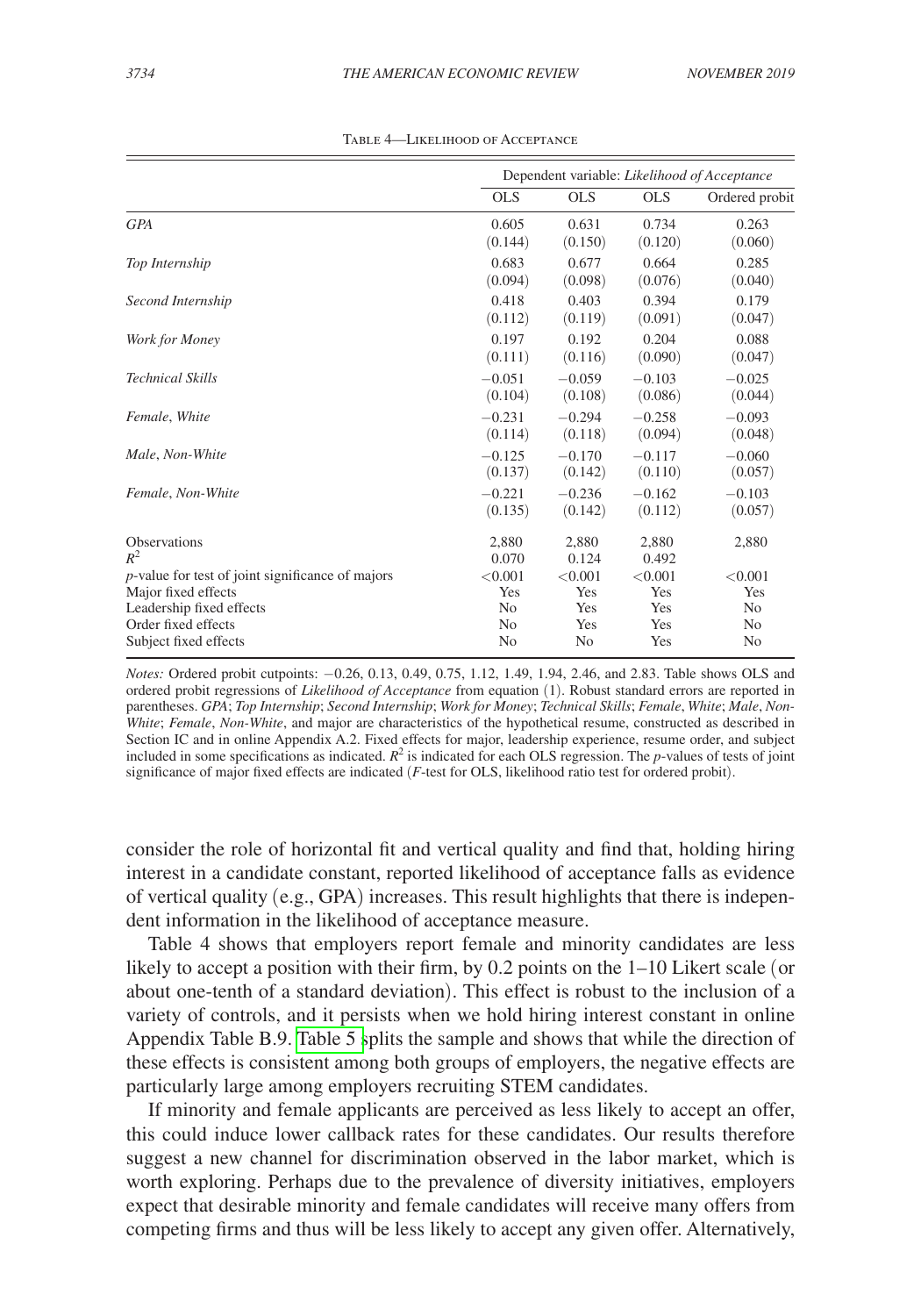<span id="page-22-0"></span>

|                                                             | Dependent variable: Likelihood of Acceptance |                                |                |                   |                |                |              |                   |  |
|-------------------------------------------------------------|----------------------------------------------|--------------------------------|----------------|-------------------|----------------|----------------|--------------|-------------------|--|
|                                                             |                                              | Humanities and Social Sciences |                |                   |                | <b>STEM</b>    |              |                   |  |
|                                                             | <b>OLS</b>                                   | <b>OLS</b>                     | <b>OLS</b>     | Ordered<br>probit | <b>OLS</b>     | <b>OLS</b>     | <b>OLS</b>   | Ordered<br>probit |  |
| <b>GPA</b>                                                  | 0.581                                        | 0.610                          | 0.694          | 0.251             | 0.688          | 0.724          | 0.813        | 0.314             |  |
|                                                             | (0.176)                                      | (0.186)                        | (0.142)        | (0.072)           | (0.251)        | (0.287)        | (0.237)      | (0.110)           |  |
| Top Internship                                              | 0.786                                        | 0.773                          | 0.754          | 0.316             | 0.391          | 0.548          | 0.527        | 0.190             |  |
|                                                             | (0.111)                                      | (0.118)                        | (0.089)        | (0.046)           | (0.178)        | (0.199)        | (0.171)      | (0.078)           |  |
| Second Internship                                           | 0.481                                        | 0.422                          | 0.424          | 0.201             | 0.254          | 0.324          | 0.301        | 0.119             |  |
|                                                             | (0.136)                                      | (0.148)                        | (0.109)        | (0.055)           | (0.198)        | (0.230)        | (0.187)      | (0.088)           |  |
| Work for Money                                              | 0.206                                        | 0.173                          | 0.187          | 0.084             | 0.155          | 0.346          | 0.350        | 0.092             |  |
|                                                             | (0.135)                                      | (0.144)                        | (0.108)        | (0.055)           | (0.194)        | (0.239)        | (0.186)      | (0.088)           |  |
| <b>Technical Skills</b>                                     | $-0.094$                                     | $-0.103$                       | $-0.106$       | $-0.046$          | 0.050          | 0.000          | $-0.116$     | 0.032             |  |
|                                                             | (0.125)                                      | (0.134)                        | (0.104)        | (0.052)           | (0.190)        | (0.217)        | (0.179)      | (0.083)           |  |
| Female, White                                               | $-0.175$                                     | $-0.211$                       | $-0.170$       | $-0.062$          | $-0.365$       | $-0.572$       | $-0.577$     | $-0.177$          |  |
|                                                             | (0.139)                                      | (0.148)                        | (0.116)        | (0.056)           | (0.198)        | (0.236)        | (0.194)      | (0.089)           |  |
| Male, Non-White                                             | $-0.069$                                     | $-0.076$                       | $-0.046$       | $-0.030$          | $-0.269$       | $-0.360$       | $-0.289$     | $-0.147$          |  |
|                                                             | (0.161)                                      | (0.172)                        | (0.130)        | (0.066)           | (0.259)        | (0.302)        | (0.246)      | (0.110)           |  |
| Female, Non-White                                           | $-0.244$                                     | $-0.212$                       | $-0.163$       | $-0.107$          | $-0.200$       | $-0.108$       | $-0.010$     | $-0.105$          |  |
|                                                             | (0.162)                                      | (0.175)                        | (0.130)        | (0.068)           | (0.243)        | (0.278)        | (0.245)      | (0.110)           |  |
| Observations<br>$R^2$                                       | 2,040<br>0.040                               | 2,040<br>0.107                 | 2,040<br>0.516 | 2,040             | 840<br>0.090   | 840<br>0.295   | 840<br>0.540 | 840               |  |
| <i>p</i> -value for test of joint<br>significance of majors | 0.798                                        | 0.939                          | 0.785          | 0.598             | < 0.001        | 0.001          | < 0.001      | < 0.001           |  |
| Major fixed effects                                         | Yes                                          | Yes                            | Yes            | Yes               | Yes            | Yes            | Yes          | Yes               |  |
| Leadership fixed effects                                    | N <sub>0</sub>                               | Yes                            | Yes            | N <sub>0</sub>    | N <sub>0</sub> | Yes            | Yes          | N <sub>0</sub>    |  |
| Order fixed effects                                         | N <sub>o</sub>                               | Yes                            | Yes            | N <sub>0</sub>    | N <sub>0</sub> | Yes            | Yes          | N <sub>0</sub>    |  |
| Subject fixed effects                                       | N <sub>o</sub>                               | N <sub>0</sub>                 | Yes            | N <sub>0</sub>    | N <sub>0</sub> | N <sub>0</sub> | Yes          | N <sub>0</sub>    |  |

Table 5—Likelihood of Acceptance by Major Type

*Notes:* Ordered probit cutpoints (column 4):  $-0.23$ , 0.14, 0.50, 0.75, 1.11, 1.48, 1.93, 2.42, 2.75. Ordered probit cutpoints (column 8): −0.23, 0.20, 0.55, 0.83, 1.25, 1.64, 2.08, 2.71, 3.57. Table shows OLS and ordered probit regressions of *Likelihood of Acceptance* from equation (1). *GPA*; *Top Internship*; *Second Internship*; *Work for Money*; *Technical Skills*; *Female*, *White*; *Male*, *Non-White*; *Female*, *Non-White*, and major are characteristics of the hypothetical resume, constructed as described in Section IC and in online Appendix A.2. Fixed effects for major, leadership experience, resume order, and subject included as indicated. *R*2 is indicated for each OLS regression. The *p*-values of tests of joint significance of major fixed effects are indicated (*F*-test for OLS, likelihood ratio test for ordered probit) after a Bonferroni correction for analyzing two subgroups.

employers may see female and minority candidates as less likely to fit in the culture of the firm, making these candidates less likely to accept an offer. This result has implications for how we understand the labor market and how we interpret the discrimination observed in resume audit studies.[25](#page-22-1)

# F. *Comparing our Demographic Results to Previous Literature*

*Qualitative Comparison*.—Our results can be compared to those from other studies of employer preferences, with two caveats. First, our measure of the firms'

<span id="page-22-1"></span> $25$  In particular, while audit studies can demonstrate that groups are not being treated equally, differential callback rates need not imply a lack of employer interest. The impact of candidate characteristics on likelihood of acceptance is a case of omitted variable bias, but one that is not solved by experimental randomization, since the randomized trait endows the candidate with hiring interest and likelihood of acceptance simultaneously.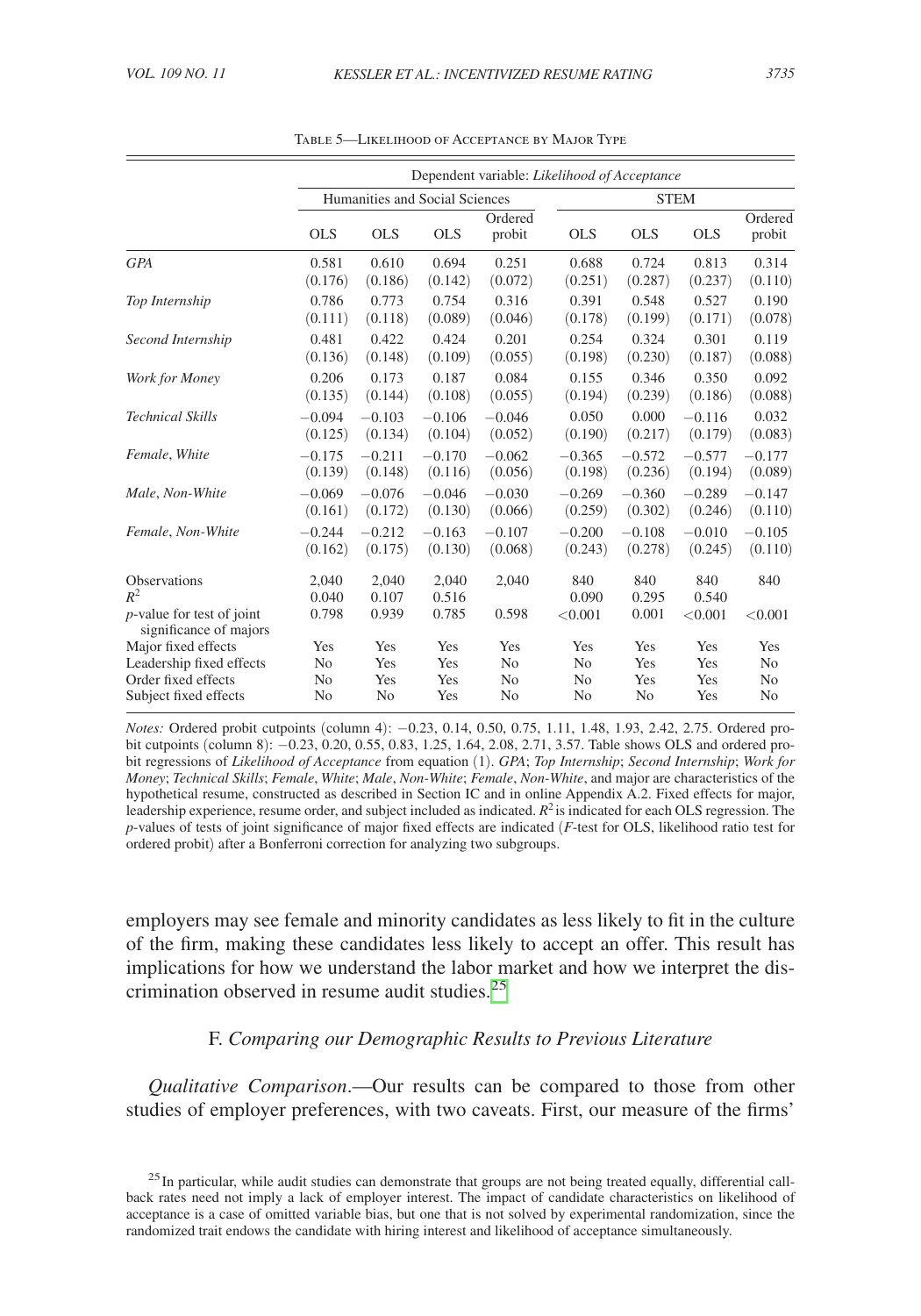interest in hiring a candidate may not be directly comparable to findings derived from callback rates, which likely combine both hiring interest and likelihood of acceptance into a single binary outcome. Second, our subject population is made up of firms that would be unlikely to respond to cold resumes and thus may have different preferences than the typical firms audited in prior literature.

Resume audit studies have consistently shown lower callback rates for minorities. We see no evidence of lower ratings for minorities on average, but we do see lower ratings of minority male candidates by STEM employers. Results on gender in the resume audit literature have been mixed. In summarizing results from 11 studies conducted between 2005 and 2016, Baert (2018) finds four studies with higher callback rates for women, two with lower callback rates, and five studies with no significant difference. None of these studies found discrimination against women in a US setting. This may be due to resume audit studies targeting female-dominated occupations, such as clerical or administrative work. Riach and Rich (2006), which specifically targets male-dominated occupations, shows lower callback rates for women. Outside the labor market, Bohren, Imas, and Rosenberg (2019) and Milkman, Akinola, and Chugh (2012) found evidence of discrimination against women using audit-type methodologies. We find that firms recruiting STEM candidates give lower ratings to white women, demonstrating the importance of being able to reach new subject pools with IRR. We also find that white women receive a lower return to prestigious internships. This result matches a type of discrimination, lower return to quality, seen in Bertrand and Mullainathan (2004), but we find it for gender rather than race.

We also find that employers believe white women are less likely to accept positions if offered, which could account for discrimination found in the resume audit literature. For example, Quadlin (2018) finds that women with very high GPAs are called back at lower rates than women with lower GPAs, which could potentially arise from a belief these high-quality women will be recruited by other firms, rather than from a lack of hiring interest.

*Quantitative Comparison Using GPA as a Numéraire*.—In addition to making qualitative comparisons, we can conduct some back-of-the-envelope calculations to compare the magnitude of our demographic effects to those in previous studies, including Bertrand and Mullainathan (2004). We conduct these comparisons by taking advantage of the ability, in our study and others, to use GPA as a numéraire.

In studies that randomize GPA, we can divide the observed effect of race or gender by the effect of GPA to compare with our GPA-scaled estimates. For example, using the variation in callback by GPA and gender from Quadlin (2018), we calculate that being female leads to a decrease in callback equivalent to 0.23 GPA points.[26](#page-23-0) Our results (shown in Tables 2 and 3) suggest that being a white female, as

<span id="page-23-0"></span><sup>&</sup>lt;sup>26</sup> Quadlin (2018) reports callback rate in four GPA bins. The paper finds callback is lower in the highest GPA bin than the second highest bin, which may be due to concerns about likelihood of acceptance. Looking at the second and third highest bins (avoiding the nonmonotonic bin), we see that an increase in GPA from the range [2.84, 3.20] to [3.21, 3.59], an average increase of 0.38 GPA points, results in a callback rate increase of 3.5 percentage points. Dividing 0.38 by 3.5 suggests that each 0.11 GPA points generates a 1 percentage point difference in callback rates. Quadlin (2018) also finds a callback difference of 2.1 percentage points between male (14.0 percent) and female (11.9 percent) candidates. Thus, applicant gender has about the same effect as a 0.23 change in GPA.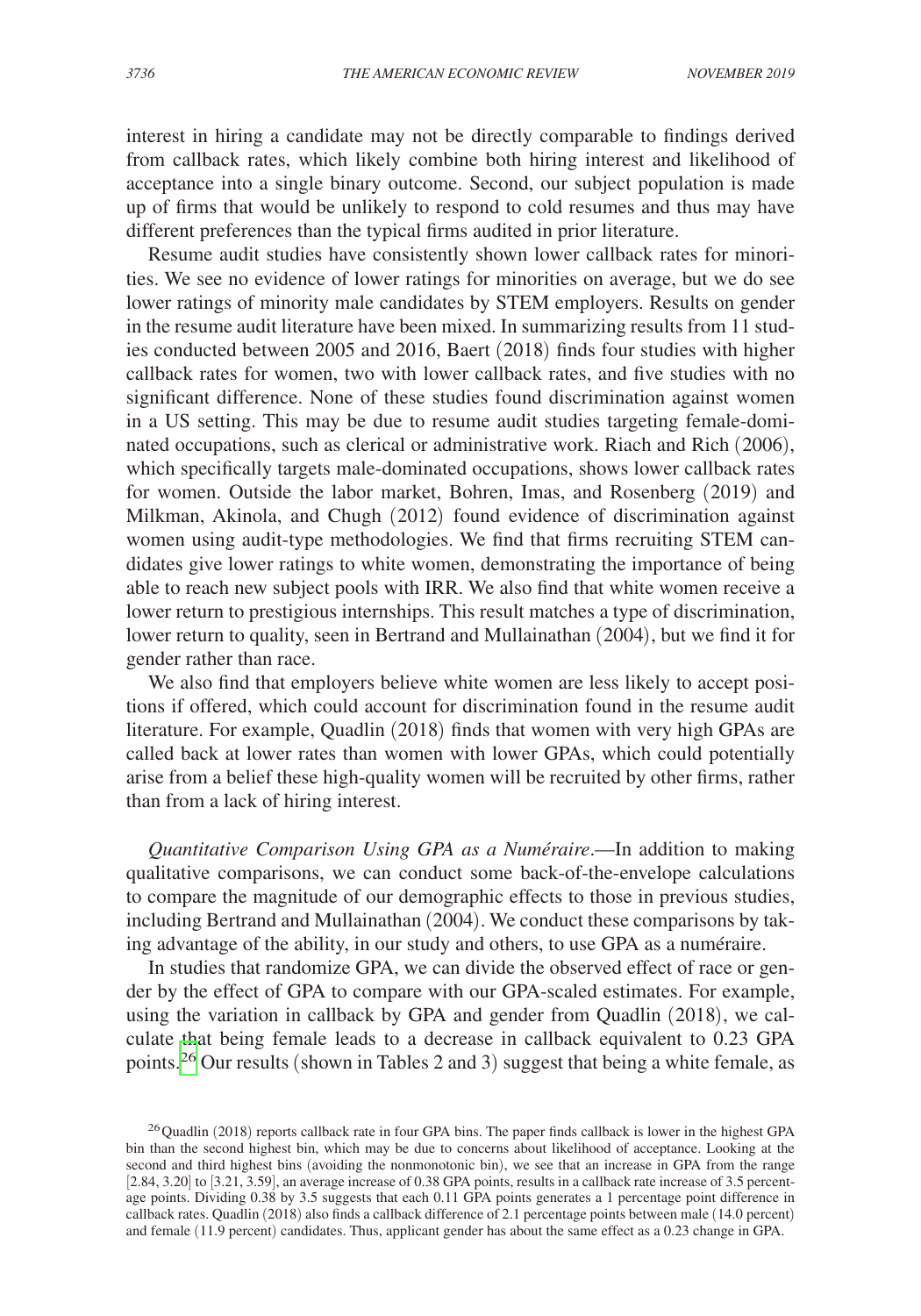compared to a white male, is equivalent to a decrease of 0.073 GPA points overall and 0.290 GPA points among employers recruiting for STEM.

When a study does not vary GPA, we can benchmark the effect of demographic differences on callback to the effect of GPA on counterfactual callback in our study. For example, in Bertrand and Mullainathan (2004), 8 percent of all resumes receive callbacks, and having a black name decreases callback by 3.2 percentage points; 7.95 percent of resumes in our study receive a 9 or a 10 rating, suggesting that receiving a 9 or higher is a similar level of selectivity as in Bertrand and Mullainathan (2004). A linear probability model in our data suggests that each 0.1 GPA points increases counterfactual callback at this threshold by 1.13 percentage points. Thus, the Bertrand and Mullainathan (2004) race effect is equivalent to an increase of 0.28 GPA points in our study.<sup>[27](#page-24-0)</sup> This effect can be compared to our estimate that being a minority male, as compared to a white male, is equivalent to a decrease of 0.077 GPA points overall and 0.270 GPA points among employers recruiting for STEM.

#### **III. Pitt Replication: Results and Lessons**

In order to explore whether preferences differed between employers at Penn (an elite, Ivy League school) and other institutions where recruiters might more closely resemble the employers in typical resume audit studies, we reached out to several Pennsylvania schools in hopes of running an IRR replication. We partnered with the University of Pittsburgh (Pitt) Office of Career Development and Placement Assistance to run two experimental rounds during their spring recruiting cycle.<sup>28</sup> Ideally, the comparison between Penn and Pitt would have given us additional insight into the extent to which Penn employers differed from employers traditionally targeted by audit studies.

Instead, we learned that we were insufficiently attuned to how recruiting differences between Penn and Pitt employer populations should influence IRR implementation. Specifically, we observed significant attenuation over nearly all candidate characteristics in the Pitt data. [Table 6](#page-25-0) shows fully controlled OLS regressions highlighting that our effects at Pitt (shown in the second column) are directionally consistent with those at Penn (shown in the first column for reference), but much smaller in size. For example, the coefficient on GPA is one-tenth the size in the Pitt data. We find similar attenuation on nearly all characteristics at Pitt for both *Hiring Interest* and *Likelihood of Acceptance*, in the pooled sample and separated by major

<span id="page-24-0"></span> $^{27}$ Bertrand and Mullainathan (2004) also varies quality, but through changing multiple characteristics at once. Using the same method, these changes, which alter callback by 2.29 percentage points, are equivalent to a change of 0.20 GPA points, providing a benchmark for their quality measure in our GPA points.

<span id="page-24-1"></span> $^{28}$  Unlike at Penn, there is no major fall recruiting season with elite firms at Pitt. We recruited employers in the Spring semester only, first in 2017 and again in 2018. The Pitt recruitment email was similar to that used at Penn (Figure A.1), and originated from the Pitt Office of Career Development and Placement Assistance. For the first wave at Pitt we offered webinars, as described in online Appendix A.1, but since attendance at these sessions was low, we did not offer them in the second wave. We collected resume components to populate the tool at Pitt from real resumes of graduating Pitt seniors. Rather than collect resumes from clubs, resume books, and campus job postings as we did at Penn, we used the candidate pool of job-seeking seniors both to populate the tool and to suggest matches for employers. This significantly eased the burden of collecting and scraping resumes. At Pitt, majors were linked to either the Dietrich School of Arts and Sciences or the Swanson School of Engineering. Online Appendix Table C.1 lists the majors, associated school, major category, and the probability that the major was drawn. We collected top internships at Pitt by identifying the firms hiring the most Pitt graduates, as at Penn. Top internships at Pitt tended to be less prestigious than the top internships at Penn.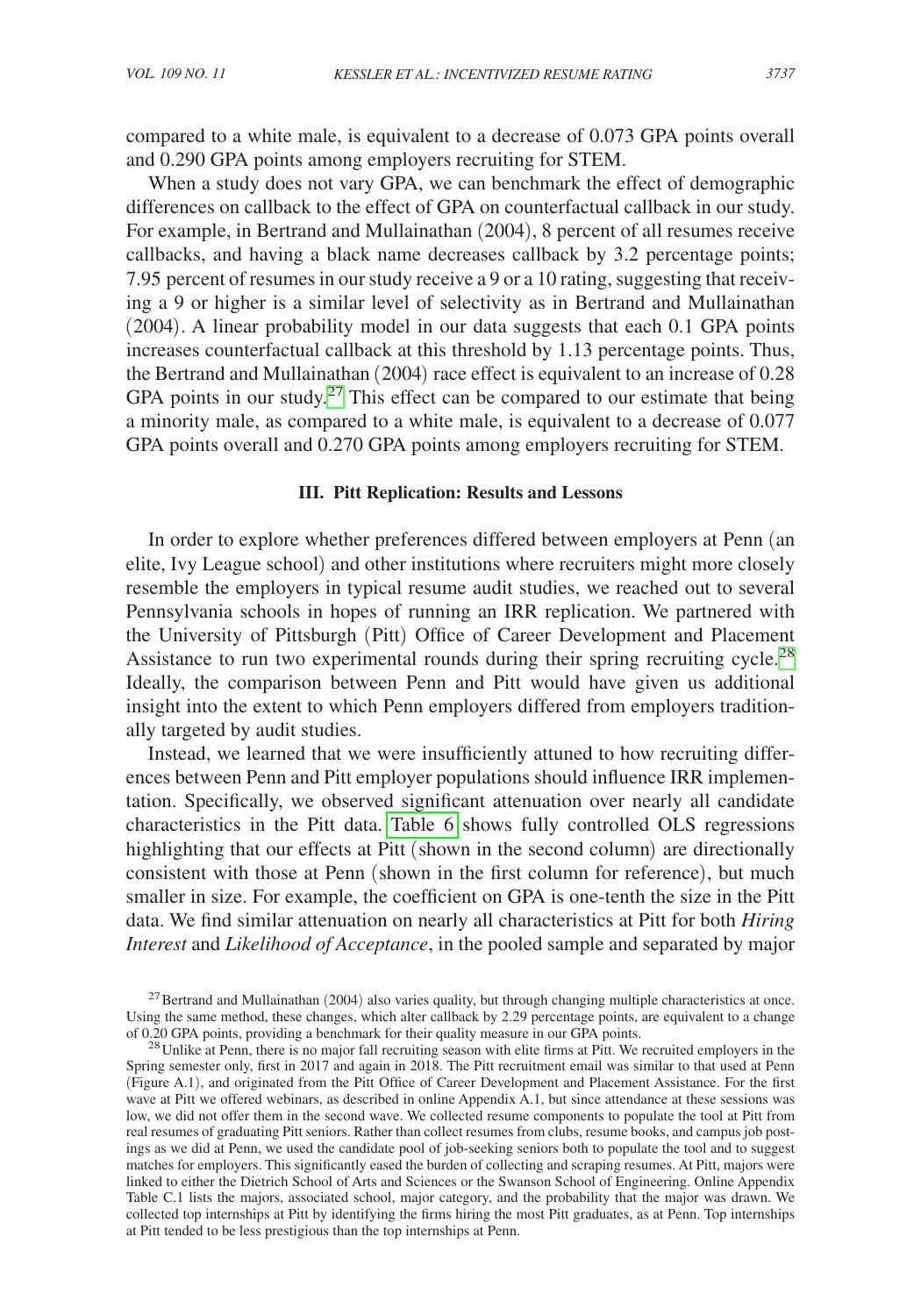<span id="page-25-0"></span>

|                                                          |          | Dependent variable: Hiring Interest |                                  |                              |  |  |
|----------------------------------------------------------|----------|-------------------------------------|----------------------------------|------------------------------|--|--|
|                                                          | Penn     | Pitt                                | Pitt, wave 2<br>non-target major | Pitt, wave 2<br>target major |  |  |
| <b>GPA</b>                                               | 2.196    | 0.265                               | $-0.196$                         | 0.938                        |  |  |
|                                                          | (0.129)  | (0.113)                             | (0.240)                          | (0.268)                      |  |  |
| Top Internship                                           | 0.897    | 0.222                               | 0.020                            | 0.098                        |  |  |
|                                                          | (0.081)  | (0.074)                             | (0.142)                          | (0.205)                      |  |  |
| Second Internship                                        | 0.466    | 0.212                               | 0.095                            | 0.509                        |  |  |
|                                                          | (0.095)  | (0.085)                             | (0.165)                          | (0.220)                      |  |  |
| Work for Money                                           | 0.154    | 0.153                               | 0.144                            | 0.378                        |  |  |
|                                                          | (0.091)  | (0.081)                             | (0.164)                          | (0.210)                      |  |  |
| <b>Technical Skills</b>                                  | $-0.071$ | 0.107                               | 0.125                            | $-0.035$                     |  |  |
|                                                          | (0.090)  | (0.077)                             | (0.149)                          | (0.211)                      |  |  |
| Female, White                                            | $-0.161$ | 0.028                               | $-0.015$                         | $-0.151$                     |  |  |
|                                                          | (0.096)  | (0.084)                             | (0.180)                          | (0.212)                      |  |  |
| Male, Non-White                                          | $-0.169$ | $-0.040$                            | 0.002                            | $-0.331$                     |  |  |
|                                                          | (0.115)  | (0.098)                             | (0.185)                          | (0.251)                      |  |  |
| Female, Non-White                                        | 0.028    | $-0.000$                            | 0.182                            | $-0.332$                     |  |  |
|                                                          | (0.120)  | (0.100)                             | (0.197)                          | (0.256)                      |  |  |
| <b>Observations</b>                                      | 2.880    | 3.440                               | 642                              | 798                          |  |  |
| $R^2$                                                    | 0.483    | 0.586                               | 0.793                            | 0.596                        |  |  |
| <i>p</i> -value for test of joint significance of majors | < 0.001  | < 0.001                             | 0.120                            | 0.850                        |  |  |
| Major fixed effects                                      | Yes      | Yes                                 | Yes                              | Yes                          |  |  |
| Leadership fixed effects                                 | Yes      | Yes                                 | Yes                              | Yes                          |  |  |
| Order fixed effects                                      | Yes      | Yes                                 | Yes                              | Yes                          |  |  |
| Subject fixed effects                                    | Yes      | Yes                                 | Yes                              | Yes                          |  |  |

Table 6—Hiring Interest at Penn and Pitt

*Notes:* Table shows OLS regressions of *Hiring Interest* from equation (1). Sample differs in each column as indicated by the column header. Robust standard errors are reported in parentheses. *GPA*; *Top Internship*; *Second Internship*; *Work for Money*; *Technical Skills*; *Female*, *White*; *Male*, *Non-White*; *Female*, *Non-White*, and major are characteristics of the hypothetical resume, constructed as described in Section IC and in online Appendix A.2. Fixed effects for major, leadership experience, resume order, and subject included in all specifications.  $\hat{R}^2$  is indicated for each OLS regression. The *p*-value of an *F*-test of joint significance of major fixed effects is indicated for all models.

type. We find no evidence of Pitt employers responding to candidate demographics. (Online Appendix C provides details for our experimental implementation at Pitt and Tables C.2, C.3, and C.4 display the full results.)

We suspect the cause of the attenuation at Pitt was our failure to appropriately tailor resumes to meet the needs of Pitt employers who were seeking candidates with specialized skills or backgrounds. A large share of the resumes at Pitt (33.8 percent) received the lowest possible *Hiring Interest* rating, more than double the share at Penn (15.5 percent). Feedback from Pitt employers suggested that they were also less happy with their matches: many respondents complained that the matches lacked a particular skill or major requirement for their open positions.<sup>29</sup> In addition, the importance of a major requirement was reflected on the post-survey data in which 33.7 percent of Pitt employers indicated that candidate major was among the

<span id="page-25-1"></span> $^{29}$ As one example, a firm wrote to us in an email: "We are a Civil Engineering firm, specifically focused on hiring students out of Civil and/or Environmental Engineering programs ... there are 0 students in the group of real resumes that you sent over that are Civil Engineering students."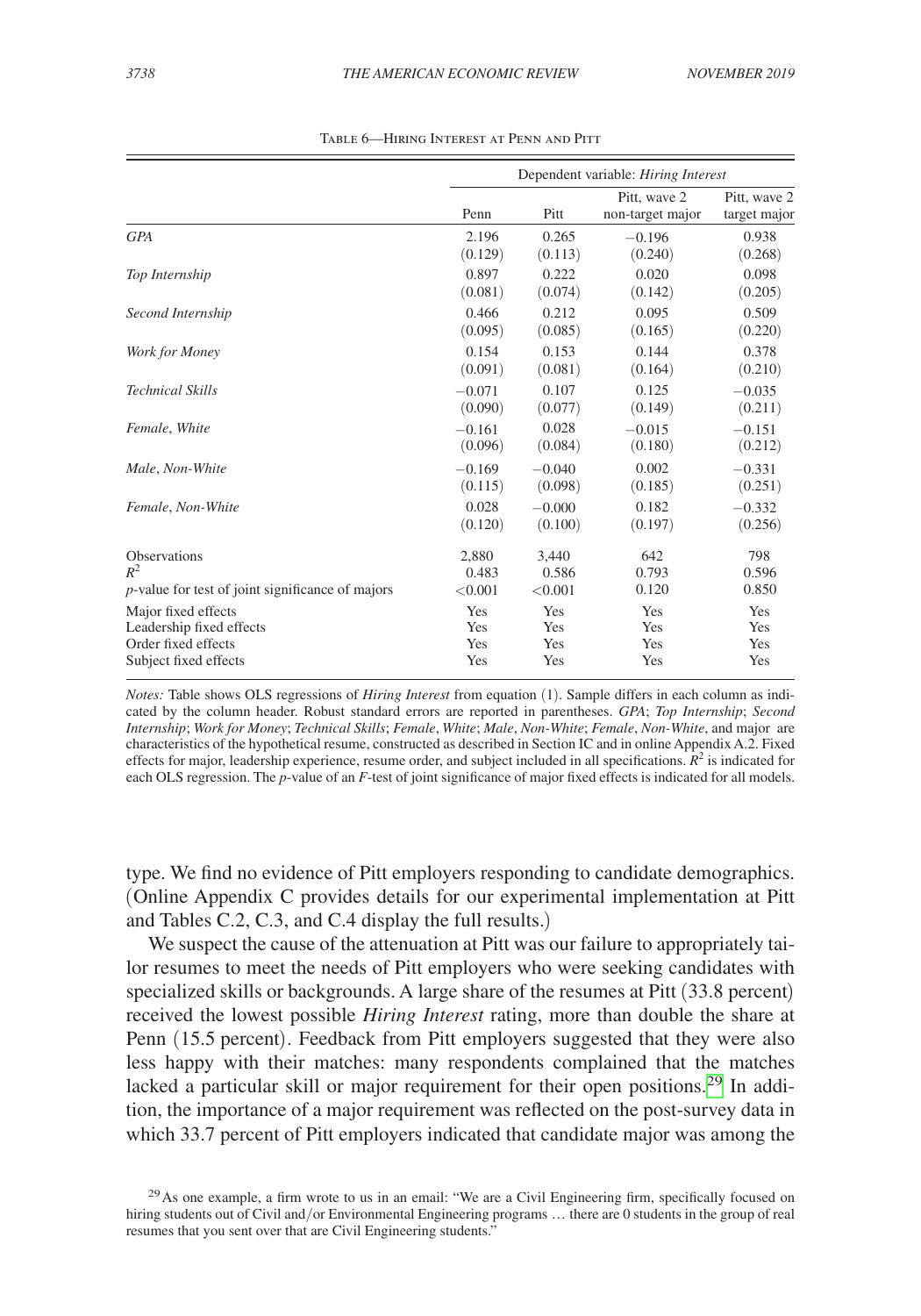most important considerations during recruitment, compared to only 15.3 percent at Penn.

After observing these issues in the first wave of Pitt data collection, we added a new checklist question to the post-tool survey in the second wave: "I would consider candidates for this position with any of the following majors…" This question allowed us both to restrict the match pool for each employer, improving match quality, and to directly assess the extent to which our failure to tailor resumes was attenuating our estimates of candidate characteristics. Table 6 shows that when splitting the data from the second wave based on whether a candidate was in a target major, the effect of GPA is much larger in the target major sample (shown in the fourth column), and that employers do not respond strongly to any of the variables when considering candidates with majors that are not target majors.

The differential responses depending on whether resumes come from target majors highlights the importance of tailoring candidate resumes to employers when deploying the IRR methodology. We advertised the survey tool at both Pitt and Penn as being particularly valuable for hiring skilled generalists, and we were illequipped to measure preferences of employers looking for candidates with very particular qualifications.

This was a limitation in our implementation at Pitt rather than in the IRR methodology itself. That is, one could design an IRR study specifically for employers interested in hiring registered nurses, or employers interested in hiring mobile software developers, or employers interested in hiring electrical engineers. Our failure at Pitt was in showing all of these employers resumes with the same underlying components. We recommend that researchers using IRR either target employers that specifically recruit high-quality generalists or construct resumes with appropriate variation within the employers' target areas. For example, if we ran our IRR study again at Pitt, we would ask the target majors question first and then only generate hypothetical resumes from those majors.

# **IV. Conclusion**

This paper introduces a novel methodology, called incentivized resume rating (IRR), to measure employer preferences. The method has employers rate candidate profiles they know to be hypothetical and provides incentives by matching employers to real job seekers based on their reported preferences.

We deploy IRR to study employer preferences for candidates graduating from an Ivy League university. We find that employers highly value both more prestigious work experience the summer before senior year and additional work experience the summer before junior year. We use our rating data to demonstrate that preferences for these characteristics are relatively stable throughout the distribution of candidate quality.

We find no evidence that employers are less interested in female or minority candidates on average, but we find evidence of discrimination among employers recruiting STEM candidates. Moreover, employers report that white female candidates are less likely to accept job offers than their white male counterparts, a novel channel for discrimination. We also find evidence of lower returns to prestigious internships for women and minorities. One possible story that can explain these results is that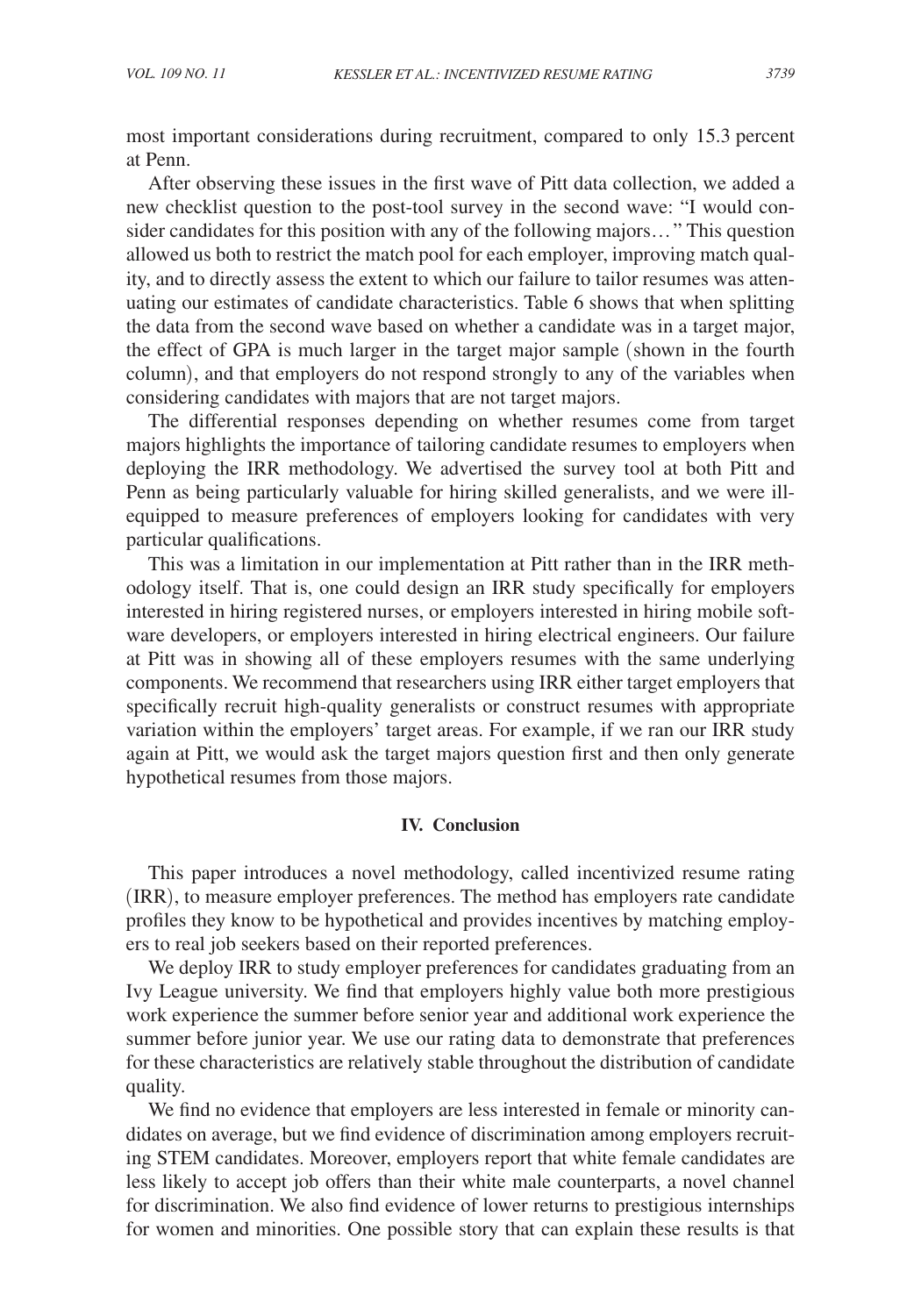employers believe other firms have a positive preference for diversity, even though they do not display this preference themselves. It may thus be fruitful to examine in future research whether employers have distorted beliefs about aggregate preferences for diversity, which could harm female and minority candidates in the job market.

Here, we further discuss the benefits and costs of the IRR methodology, highlight lessons learned from our implementation that point to improvements in the method, and discuss directions for future research.

A key advantage of the IRR methodology is that it avoids the use of deception. Economics experiments generally aspire to be deception-free, but the lack of an incentivized method to elicit employer preferences without deception has made correspondence audits a default tool of choice for labor economists. Audit studies have also expanded into areas where the continued use of deception may be more fraught, since such deception has the potential to alter the preferences or beliefs of subjects.<sup>[30](#page-27-0)</sup> We hope that further development of the IRR method will provide a useful alternative for researchers, reducing the need for deceptive field experiments. This would both limit any potential harms of deception, such as to applicants whose profiles may resemble researcher-generated ones, as well as provide a positive externality for researchers whose work requires an audit design (by reducing potential contamination of the subject pool).

A second advantage of the IRR method is that it elicits richer preference information than binary callback decisions.<sup>31</sup> In our implementation, we elicit granular measures of employers' hiring interest and of employers' beliefs about the likelihood of job acceptance. We also see the potential for improvements in preference elicitation by better mapping these metrics into hiring decisions, by collecting additional information from employers, and by raising the stakes, which we discuss below.

The IRR method has other advantages. IRR can access subject populations that are inaccessible with audit or resume audit methods. IRR allows researchers to gather rich data from a single subject—each employer in our implementation rates 40 resumes—which is helpful for power and makes it feasible to identify preferences for characteristics within individual subjects. IRR allows researchers to randomize many candidate characteristics independently and simultaneously, which can be used to explore how employers respond to interactions of candidate characteristics. Finally, IRR allows researchers to collect supplemental data about research subjects, which can be correlated with subject-level preference measures and allows researchers to better understand their pool of employers.

<span id="page-27-0"></span><sup>&</sup>lt;sup>30</sup>As prominent examples, researchers have recently audited college professors, requesting in-person meetings (Milkman, Akinola, and Chugh 2012, 2015), and politicians, requesting information (Butler and Broockman 2011, Distelhorst and Hou 2017). Professors are likely to learn about audit studies ex post and may take the existence of such studies as an excuse to ignore emails from students in the future. Audits of politicians' responses to correspondence from putative constituents might distort politicians' beliefs about the priorities of the populations they serve, especially when researchers seek a politician-level audit measure, which requires sending many fake requests to

<span id="page-27-1"></span> $13$ Bertrand and Duflo (2016) argues that the literature has generally not evolved past measuring differences in callback means between groups, and that it has been less successful in illuminating mechanisms driving these differences. That said, there have been some exceptions, like Bartoš et al. (2016), which uses emails containing links to learn more about candidates to show that less attention is allocated to candidates who are discriminated against. Another exception is Bohren, Imas, and Rosenberg (2019), which uses evaluations of answers posted on an online Q&A forum, which are not conflated with concerns about likelihood of acceptance, to test a dynamic model of mistaken discriminatory beliefs.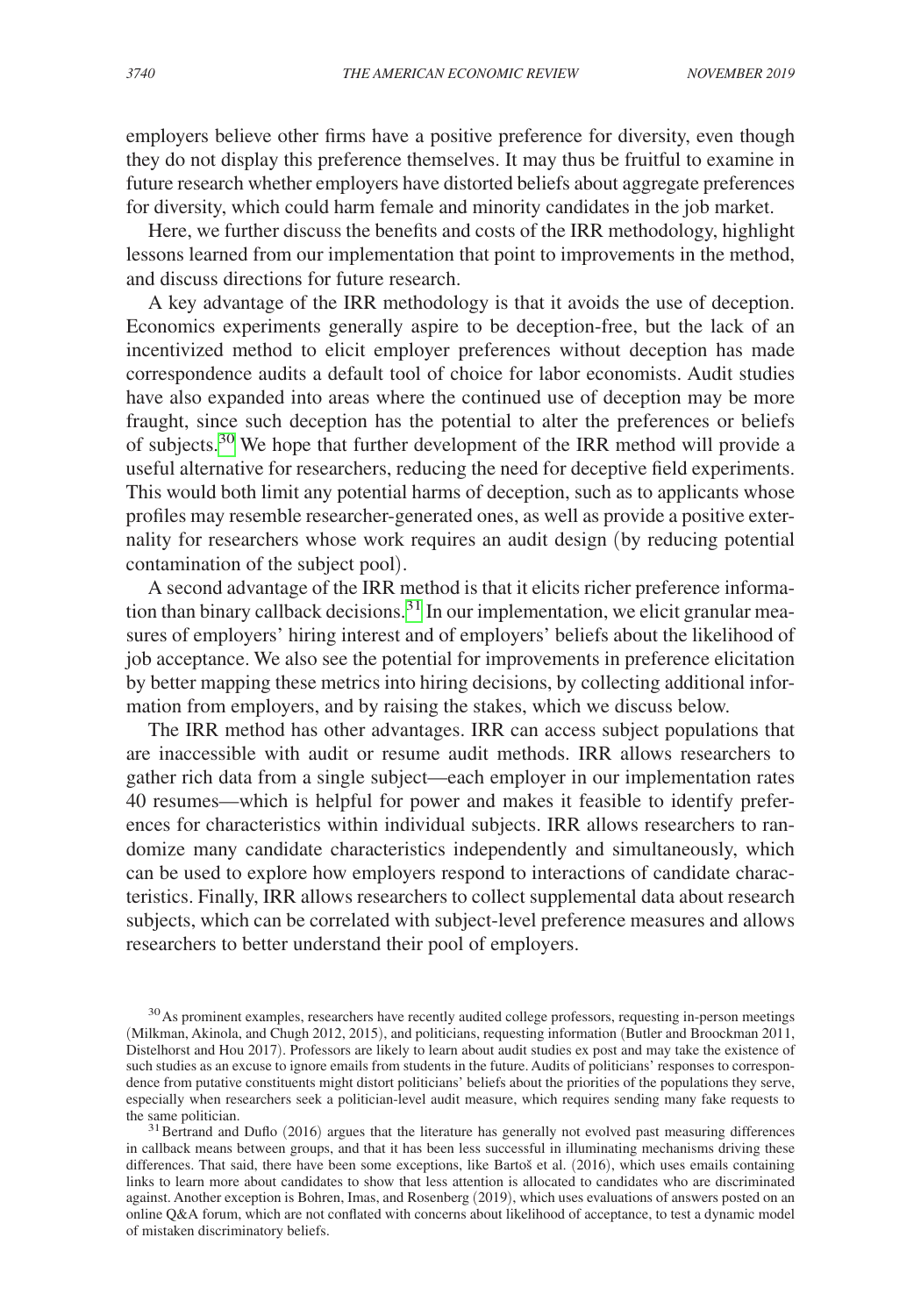A final advantage of IRR is that it may provide direct benefits to subjects and other participants in the labor market being studied; this advantage stands in stark contrast to using subject time without consent, as is necessary in audit studies. We solicited subject feedback at numerous points throughout the study and heard very few concerns.<sup>[32](#page-28-0)</sup> Instead, many employers reported positive feedback. Positive feedback also came by way of the career services offices at Penn and Pitt, which were in frequent contact with our employer subjects. Both offices continued the experiment for a second wave of recruitment and expressed interest in making the experiment a permanent feature of their recruiting processes. In our meetings, the career services offices reported seeing value in IRR to improve their matching process and to learn how employers valued student characteristics (e.g., informing the advice they could give to students about pursuing summer work and leadership experience and how to write their resumes). While we did not solicit feedback from student participants in the study, we received hundreds of resumes from students at each school, suggesting that they valued the prospect of having their resumes sent to employers.<sup>33</sup>

Naturally, IRR also has some limitations. Because the IRR method informs subjects that responses will be used in research, it may lead to experimenter demand effects (see, e.g., de Quidt, Haushofer, and Roth 2018). We believe the impact of any experimenter demand effects is likely small, as employers appeared to view our survey tool as a way to identify promising candidates, rather than as being connected to research (see discussion in Section I). For this reason, though, as well as others highlighted in Section IID, IRR may be less well-equipped to identify explicit bias than implicit bias. More broadly, we cannot guarantee that employers treat our hypothetical resumes as they would real job candidates. As discussed in the introduction, however, future work could help validate employer attention in IRR studies.<sup>[34](#page-28-2)</sup> In addition, because the two outcome measures in our study are hypothetical objects rather than stages of the hiring process, in our implementation of IRR we cannot draw a direct link between our findings and hiring outcomes. Below, we discuss how this might be improved in future IRR implementations.

A final cost of running an IRR study is that it requires finding an appropriate subject pool and candidate matching pool, which may not be available to all researchers. It also requires an investment in constructing the hypothetical resumes (e.g., scraping and sanitizing resume components) and developing the process to match employer preferences to candidates. Fortunately, the time and resources we devoted to developing the survey tool software can be leveraged by other researchers.

Future research using IRR can certainly improve upon our implementation. First, as discussed at length in Section III, our failed attempt to replicate at Pitt highlights

<span id="page-28-0"></span> $32$  First, we solicited feedback in an open comments field of the survey itself. Second, we invited participants to contact us with questions or requests for additional matches when we sent the ten resumes. Third, we ran a follow-up survey in which we asked about hiring outcomes for the recommended matches (unfortunately, we offered no incentive to complete the follow-up survey and so participation was low).

<span id="page-28-1"></span><sup>&</sup>lt;sup>33</sup> Student involvement only required uploading a resume and completing a short preference survey. We did not notify students when they were matched with a firm, in order to give the firms freedom to choose which students to contact. Thus, most students were unaware of whether they were recommended to a firm. We recommended 207 unique student resumes over the course of the study at Penn, highlighting the value to students.

<span id="page-28-2"></span><sup>&</sup>lt;sup>34</sup> The time employers spent evaluating resumes in our study at Penn had a median of 18 seconds and a mean that was substantially higher (and varies based on how outliers are handled). These measures are comparable to estimates of time spent screening real resumes (which include estimates of 7.4 seconds per resume (Dishman 2018) and a mean of 45 seconds per resume (Culwell-Block and Sellers 1994)).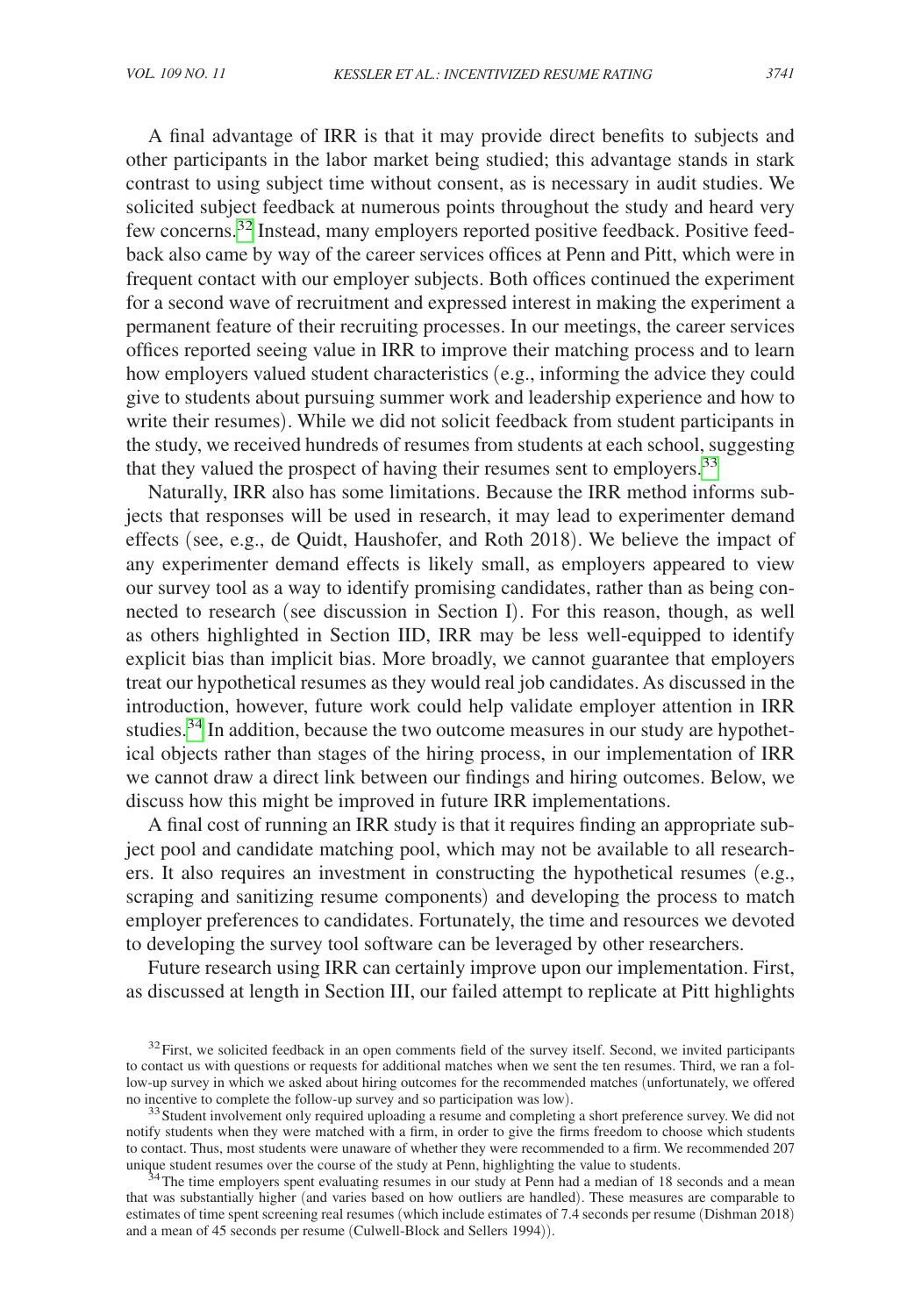that future researchers must take care to effectively tailor the content of resumes to match the hiring needs of their subjects. Second, we suggest developing a way to translate Likert scale responses to the callback decisions typical in correspondence audit studies. One idea is to ask employers to additionally answer, potentially for a subset of resumes, a question of the form: "Would you invite [Candidate Name] for an interview?" By having the Likert scale responses and this measure, researchers could identify what combination of the hiring interest and likelihood of acceptance responses translates into a typical callback decision (and, potentially, how the weight placed on each component varies by firm). Researchers could also explore the origin and accuracy of employer beliefs about likelihood of acceptance by asking job candidates about their willingness to work at participating firms. Third, researchers could increase the stakes of IRR incentives (e.g., by asking employer subjects to guarantee interviews to a subset of the recommended candidates) and gather more information on resulting interviews and hiring outcomes (e.g., by building or lever-aging an existing platform to measure employer and candidate interactions).<sup>[35](#page-29-0)</sup>

While we used IRR to measure the preferences of employers in a particular labor market, the underlying incentive structure of the IRR method is much more general, and we see the possibility of it being applied outside of the resume rating context. At the heart of IRR is a method to elicit preference information from experimental subjects by having them evaluate hypothetical objects and offering them an incentive that increases in value as preference reports become more accurate. Our implementation of IRR achieves this by eliciting granular Likert scale measures of hypothetical resumes, using machine learning to estimate the extent to which employers care about various candidate characteristics, and providing employers with resumes of real candidates that they are estimated to like best. Researchers could take a similar strategy to explore preferences of professors over prospective students, landlords over tenants, customers over products, individuals over dating profiles, and more, providing a powerful alternative to deceptive studies.

#### REFERENCES

- **Altonji, Joseph G., and Rebecca M. Blank.** 1999. "Race and Gender in the Labor Market." In *Handbook of Labor Economics*, Vol. 3C, edited by Orley C. Ashenfelter and David Card, 3143–259. Amsterdam: North-Holland.
- **[A](http://pubs.aeaweb.org/action/showLinks?doi=10.1257%2Faer.20181714&system=10.1257%2Fapp.2.3.96&citationId=p_2)utor, David H., and Susan N. Houseman.** 2010. "Do Temporary-Help Jobs Improve Labor Market Outcomes for Low-Skilled Workers? Evidence from 'Work First.'" *American Economic Journal: Applied Economics* 2 (3): 96–128.
	- **Baert, Stijn.** 2018. "Hiring Discrimination: An Overview of (Almost) All Correspondence Experiments since 2005." In *Audit Studies: Behind the Scenes with Theory, Method, and Nuance*, edited by Michael S. Gaddis, 63–77. Berlin: Springer.
- [B](http://pubs.aeaweb.org/action/showLinks?doi=10.1257%2Faer.20181714&system=10.1257%2Faer.20140571&citationId=p_4)artoš, Vojtěch, Michal Bauer, Julie Chytilová, and Filip Matějka. 2016. "Attention Discrimination: Theory and Field Experiments with Monitoring Information Acquisition." *American Economic Review* 106 (6): 1437–75.
- **[B](http://pubs.aeaweb.org/action/showLinks?doi=10.1257%2Faer.20181714&system=10.1257%2F000282805774670365&citationId=p_5)ertrand, Marianne, Dolly Chugh, and Sendhil Mullainathan.** 2005. "Implicit Discrimination." *American Economic Review* 95 (2): 94–98.

<span id="page-29-0"></span><sup>&</sup>lt;sup>35</sup>An additional benefit of collecting data on interviews and hiring is that it would allow researchers to measure the impact of IRR matches on hiring, in addition to validating the quality of the matches (e.g., researchers could identify 12 potential matches and randomize which 10 are sent to employers, identifying the effect of sending a resume to employers on interview and hiring outcomes). If employers do respond to the matches, one could imagine using IRR as an intervention in labor markets to help mitigate discrimination in hiring, since IRR matches can be made while ignoring race and gender.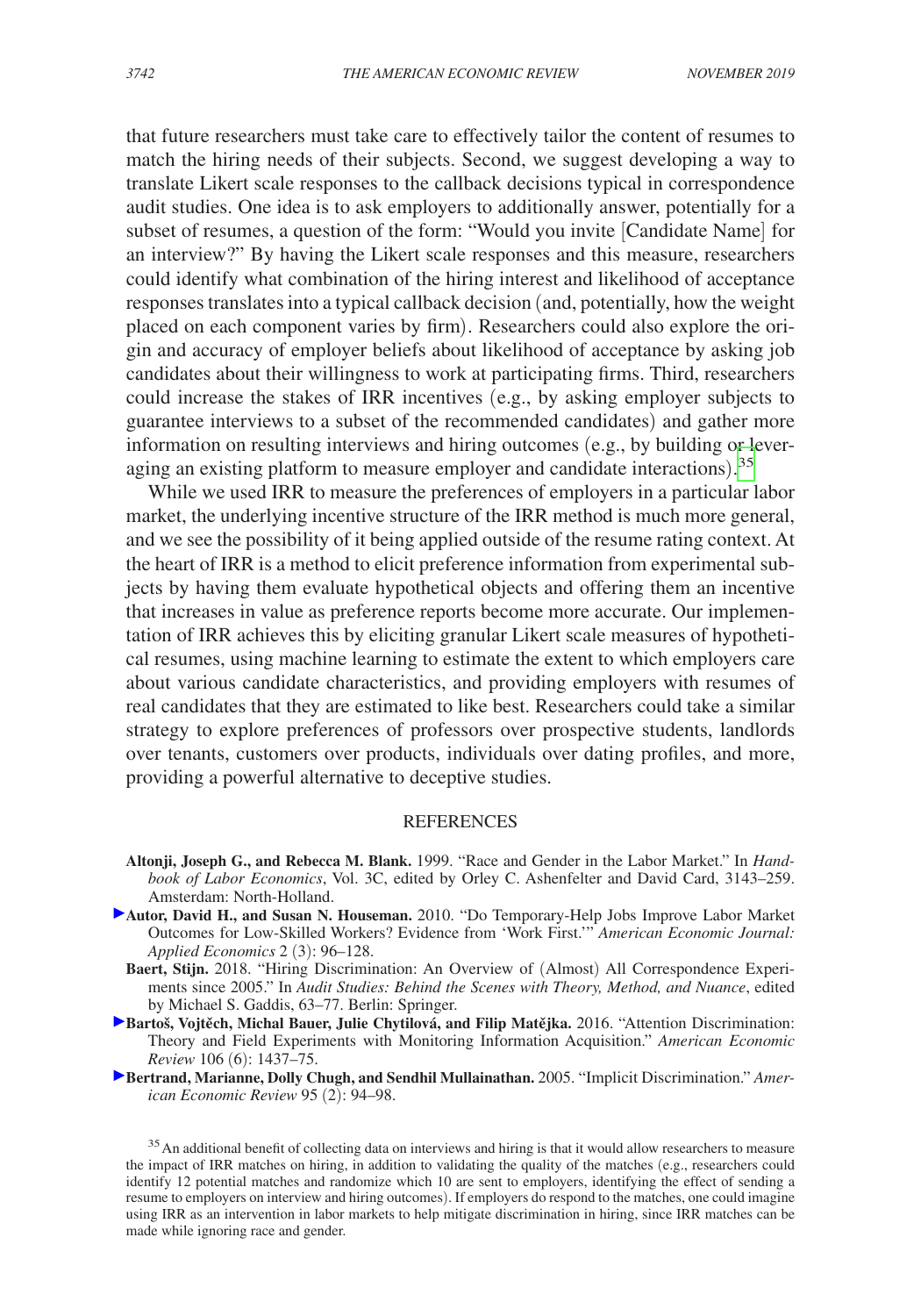- **Bertrand, Marianne, and Esther Duflo.** 2016. "Field Experiments on Discrimination." NBER Working Paper 22014.
- **Bertrand, Marianne, and Sendhil Mullainathan.** 2004. "Are Emily and Greg More Employable Than Lakisha and Jamal? A Field Experiment on Labor Market Discrimination." *American Economic Review* 94 (4): 991–1013.
- **Bohnet, Iris, Alexandra van Geen, and Max Bazerman.** 2015. "When Performance Trumps Gender Bias: Joint vs. Separate Evaluation." *Management Science* 62 (5): 1225–34.
- **Bohren, Aislinn, Alex Oleg Imas, and Michael Rosenberg.** 2019. "The Dynamics of Discrimination: Theory and Evidence." *American Economic Review* 109 (10): 3395–3436.
- **Butler, Daniel M., and David E. Broockman.** 2011. "Do Politicians Racially Discriminate against Constituents? A Field Experiment on State Legislators." *American Journal of Political Science* 55 (3): 463–77.
- **Carrell, Scott E., Marianne E. Page, and James E. West.** 2010. "Sex and Science: How Professor Gender Perpetuates the Gender Gap." *Quarterly Journal of Economics* 125 (3): 1101–44.
	- **Culwell-Block, Beverly, and Jean Anna Sellers.** 1994. "Resume Content and Format: Do the Authorities Agree?" *Bulletin of the Association for Business Communication* 57 (4). [https://www.questia.](https://www.questia.com/library/journal/1G1-16572126/resume-content-and-format-do-the-authorities-agree) [com/library/journal/1G1-16572126/ resume-content-and-format-do-the-authorities-agree](https://www.questia.com/library/journal/1G1-16572126/).
- **Darolia, Rajeev, Cory Koedel, Paco Martorell, Katie Wilson, and Francisco Perez-Arce.** 2015. "Do Employers Prefer Workers Who Attend For-Profit Colleges? Evidence from a Field Experiment." *Journal of Policy Analysis and Management* 34 (4): 881–903.
- **Deming, David J., Noam Yuchtman, Amira Abulafi, Claudia Goldin, and Lawrence F. Katz.** 2016. "The Value of Postsecondary Credentials in the Labor Market: An Experimental Study." *American Economic Review* 106 (3): 778–806.
- **de Quidt, Jonathan, Johannes Haushofer, and Christopher Roth.** 2018. "Measuring and Bounding Experimenter Demand." *American Economic Review* 108 (11): 3266–302.
- **Dishman, Lydia.** 2018. "Your Resume Only Gets 7.4 Seconds to Make an Impression—Here's How to Stand Out." *Fast Company,* November 7, 2018. [https://www.fastcompany.com/90263970/your](https://www.fastcompany.com/90263970/your-resume-only-gets-7-4-seconds-to-make-an-impression-heres-how-to-stand-out)[resume-only-gets-7-4-seconds-to-make-an-impression-heres-how-to-stand-out.](https://www.fastcompany.com/90263970/your-resume-only-gets-7-4-seconds-to-make-an-impression-heres-how-to-stand-out)
- **Distelhorst, Greg, and Yue Hou.** 2017. "Constituency Service under Nondemocratic Rule: Evidence from China." *Journal of Politics* 79 (3): 1024–40.
- **Eriksson, Stefan, and Dan-Olof Rooth.** 2014. "Do Employers Use Unemployment as a Sorting Criterion When Hiring? Evidence from a Field Experiment." *American Economic Review* 104 (3): 1014–39.
- **Ewens, Michael, Bryan Tomlin, and Liang Choon Wang.** 2014. "Statistical Discrimination or Prejudice? A Large Sample Field Experiment." *Review of Economics and Statistics* 96 (1): 119–34.
- **Farber, Henry S., Chris M. Herbst, Dan Silverman, and Till von Wachter.** 2018. "Whom Do Employers Want? The Role of Recent Employment and Unemployment Status and Age." NBER Working Paper 24605.
- **Fryer, Roland G., and Steven D. Levitt.** 2004. "The Causes and Consequences of Distinctively Black Names." *Quarterly Journal of Economics* 119 (3): 767–805.
- **Gaddis, S. Michael.** 2015. "Discrimination in the Credential Society: An Audit Study of Race and College Selectivity in the Labor Market." *Social Forces* 93 (4): 1451–79.
- **Goldin, Claudia.** 2014. "A Grand Gender Convergence: Its Last Chapter." *American Economic Review* 104 (4): 1091–119.
- **Govorun, Olesya, and B. Keith Payne.** 2006. "Ego–Depletion and Prejudice: Separating Automatic and Controlled Components." *Social Cognition* 24 (2): 111–36.
- **Greene, William.** 2004. "The Behaviour of the Maximum Likelihood Estimator of Limited Dependent Variable Models in the Presence of Fixed Effects." *Econometrics Journal* 7 (1): 98–119.
- Greenwald, Anthony G., Debbie E. McGhee, and Jordan L. K. Schwartz. 1998. "Measuring Individual Differences in Implicit Cognition: The Implicit Association Test." *Journal of Personality and Social Psychology* 74 (6): 1464–80.
	- **Hamermesh, Daniel.** 2012. "Are Fake Resumes Ethical for Academic Research?" *Freakonomics Blog*, March 15, 2012. [http://freakonomics.com/2012/03/15/are-fake-resumes-ethical-for-academic](http://freakonomics.com/2012/03/15/are-fake-resumes-ethical-for-academic-research/)[research/.](http://freakonomics.com/2012/03/15/are-fake-resumes-ethical-for-academic-research/)
- **Hanson, Andrew, and Zackary Hawley.** 2011. "Do Landlords Discriminate in the Rental Housing Market? Evidence from an Internet Field Experiment in US Cities." *Journal of Urban Economics* 70  $(2-3)$ : 99-114.
- **Harrison, Glenn W., and John A. List.** 2004. "Field Experiments." *Journal of Economic Literature* 42  $(4): 1009 - 55.$
- **Heckman, James J.** 1998. "Detecting Discrimination." *Journal of Economic Perspectives* 12 (2): 101– 16.